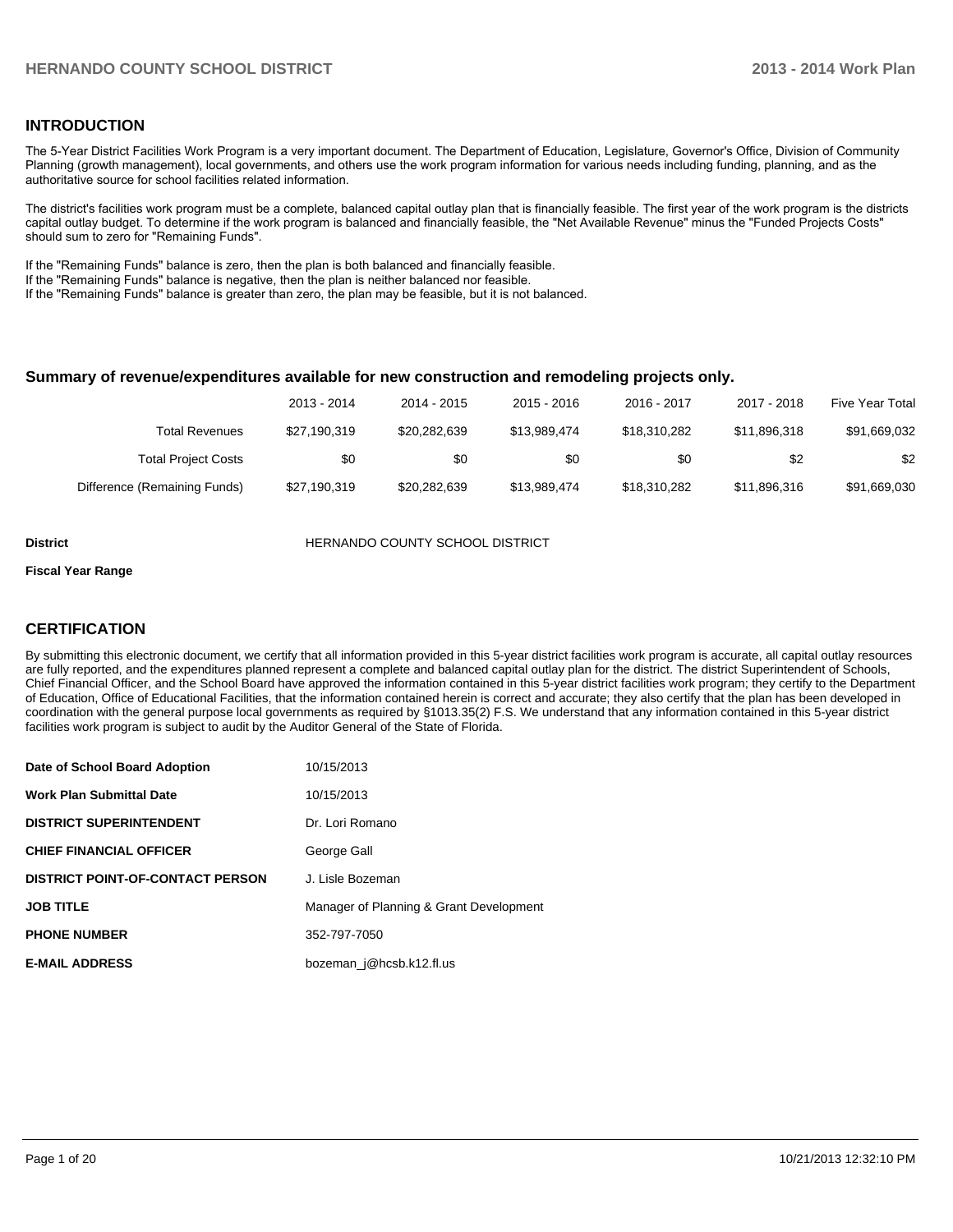# **Expenditures**

#### **Expenditure for Maintenance, Repair and Renovation from 1.50-Mills and PECO**

Annually, prior to the adoption of the district school budget, each school board must prepare a tentative district facilities work program that includes a schedule of major repair and renovation projects necessary to maintain the educational and ancillary facilities of the district.

|                | Item                                                                                                                                                                                                                                                                                                                                                                                                                                                                                                                                                                                                                                                                                                                          | 2013 - 2014<br><b>Actual Budget</b> | $2014 - 2015$<br>Projected | 2015 - 2016<br>Projected | 2016 - 2017<br>Projected | 2017 - 2018<br>Projected | Total       |  |  |  |
|----------------|-------------------------------------------------------------------------------------------------------------------------------------------------------------------------------------------------------------------------------------------------------------------------------------------------------------------------------------------------------------------------------------------------------------------------------------------------------------------------------------------------------------------------------------------------------------------------------------------------------------------------------------------------------------------------------------------------------------------------------|-------------------------------------|----------------------------|--------------------------|--------------------------|--------------------------|-------------|--|--|--|
| <b>IHVAC</b>   |                                                                                                                                                                                                                                                                                                                                                                                                                                                                                                                                                                                                                                                                                                                               | \$250.000                           | \$350.000                  | \$350.000                | \$350.000                | \$350,000                | \$1,650,000 |  |  |  |
|                | Locations: BROOKSVILLE ELEMENTARY, CENTRAL SENIOR HIGH, CHALLENGER K-8 SCHOOL OF SCIENCE AND MATHEMATICS,<br>CHOCACHATTI ELEMENTARY, DELORES S PARROTT MIDDLE, DELTONA ELEMENTARY, EASTSIDE ELEMENTARY, Endeavor<br>Academy, EXPLORER K-8, FOX CHAPEL MIDDLE, FRANK W SPRINGSTEAD SENIOR HIGH, HERNANDO ADMINISTRATIVE SUPPORT,<br>HERNANDO SENIOR HIGH, JOHN D FLOYD K-8, MOTON ELEMENTARY, NATURE COAST TECHNICAL HIGH, PINE GROVE<br>ELEMENTARY, POWELL MIDDLE, SPRING HILL ELEMENTARY, SUNCOAST ELEMENTARY, Weeki Wachee High School, WEST<br>HERNANDO MIDDLE, WESTSIDE ELEMENTARY, Winding Waters K-8                                                                                                                    |                                     |                            |                          |                          |                          |             |  |  |  |
| Flooring       |                                                                                                                                                                                                                                                                                                                                                                                                                                                                                                                                                                                                                                                                                                                               | \$75,000                            | \$100,000                  | \$100,000                | \$100,000                | \$100.000                | \$475,000   |  |  |  |
|                | Locations: BROOKSVILLE ELEMENTARY, CENTRAL SENIOR HIGH, CHALLENGER K-8 SCHOOL OF SCIENCE AND MATHEMATICS,<br>CHOCACHATTI ELEMENTARY, DELORES S PARROTT MIDDLE, DELTONA ELEMENTARY, EASTSIDE ELEMENTARY, Endeavor<br>Academy, EXPLORER K-8, FOX CHAPEL MIDDLE, FRANK W SPRINGSTEAD SENIOR HIGH, HERNANDO SENIOR HIGH, JOHN D FLOYD<br>K-8, MOTON ELEMENTARY, NATURE COAST TECHNICAL HIGH, PINE GROVE ELEMENTARY, POWELL MIDDLE, SPRING HILL<br>ELEMENTARY, SUNCOAST ELEMENTARY, Weeki Wachee High School, WEST HERNANDO MIDDLE, WESTSIDE ELEMENTARY, Winding<br>Waters K-8                                                                                                                                                     |                                     |                            |                          |                          |                          |             |  |  |  |
| Roofing        |                                                                                                                                                                                                                                                                                                                                                                                                                                                                                                                                                                                                                                                                                                                               | \$100,000                           | \$100,000                  | \$100,000                | \$100,000                | \$100,000                | \$500.000   |  |  |  |
| Locations:     | BROOKSVILLE ELEMENTARY, CENTRAL SENIOR HIGH, CHALLENGER K-8 SCHOOL OF SCIENCE AND MATHEMATICS,<br>CHOCACHATTI ELEMENTARY, DELORES S PARROTT MIDDLE, DELTONA ELEMENTARY, DISTRICT MAINTENANCE/PLANT<br>OPERATIONS, DISTRICT TRANSPORTATION, DISTRICT WAREHOUSE, EASTSIDE ELEMENTARY, Endeavor Academy, EXPLORER K-8,<br>FOX CHAPEL MIDDLE, FRANK W SPRINGSTEAD SENIOR HIGH, HEART LITERACY/RSVP, HERNANDO ADMINISTRATIVE SUPPORT,<br>HERNANDO SENIOR HIGH, JOHN D FLOYD K-8, MOTON ELEMENTARY, NATURE COAST TECHNICAL HIGH, PINE GROVE<br>ELEMENTARY, POWELL MIDDLE, SPRING HILL ELEMENTARY, SUNCOAST ELEMENTARY, TRANSPORTATION 2, Weeki Wachee High<br>School, WEST HERNANDO MIDDLE, WESTSIDE ELEMENTARY, Winding Waters K-8 |                                     |                            |                          |                          |                          |             |  |  |  |
| Safety to Life |                                                                                                                                                                                                                                                                                                                                                                                                                                                                                                                                                                                                                                                                                                                               | \$150.000                           | \$100,000                  | \$100,000                | \$100,000                | \$100,000                | \$550,000   |  |  |  |
| Locations:     | BROOKSVILLE ELEMENTARY, CENTRAL SENIOR HIGH, CHALLENGER K-8 SCHOOL OF SCIENCE AND MATHEMATICS,<br>CHOCACHATTI ELEMENTARY, DELORES S PARROTT MIDDLE, DELTONA ELEMENTARY, EASTSIDE ELEMENTARY, Endeavor<br>Academy, EXPLORER K-8, FOX CHAPEL MIDDLE, FRANK W SPRINGSTEAD SENIOR HIGH, HERNANDO SENIOR HIGH, JOHN D FLOYD<br>K-8, MOTON ELEMENTARY, NATURE COAST TECHNICAL HIGH, PINE GROVE ELEMENTARY, POWELL MIDDLE, SPRING HILL<br>ELEMENTARY, SUNCOAST ELEMENTARY, Weeki Wachee High School, WEST HERNANDO MIDDLE, WESTSIDE ELEMENTARY, Winding<br>Waters K-8                                                                                                                                                                |                                     |                            |                          |                          |                          |             |  |  |  |
| Fencing        |                                                                                                                                                                                                                                                                                                                                                                                                                                                                                                                                                                                                                                                                                                                               | \$20,000                            | \$20,000                   | \$20,000                 | \$20,000                 | \$20,000                 | \$100,000   |  |  |  |
|                | Locations: BROOKSVILLE ELEMENTARY, CENTRAL SENIOR HIGH, CHALLENGER K-8 SCHOOL OF SCIENCE AND MATHEMATICS,<br>CHOCACHATTI ELEMENTARY, DELORES S PARROTT MIDDLE, DELTONA ELEMENTARY, EASTSIDE ELEMENTARY, Endeavor<br>Academy, EXPLORER K-8, FOX CHAPEL MIDDLE, FRANK W SPRINGSTEAD SENIOR HIGH, HERNANDO SENIOR HIGH, JOHN D FLOYD<br>K-8, MOTON ELEMENTARY, NATURE COAST TECHNICAL HIGH, PINE GROVE ELEMENTARY, POWELL MIDDLE, SPRING HILL<br>ELEMENTARY, SUNCOAST ELEMENTARY, Weeki Wachee High School, WEST HERNANDO MIDDLE, WESTSIDE ELEMENTARY, Winding<br>Waters K-8                                                                                                                                                     |                                     |                            |                          |                          |                          |             |  |  |  |
| Parking        |                                                                                                                                                                                                                                                                                                                                                                                                                                                                                                                                                                                                                                                                                                                               | \$40,000                            | \$40,000                   | \$40,000                 | \$40,000                 | \$40,000                 | \$200,000   |  |  |  |
|                | Locations: CHOCACHATTI ELEMENTARY, DELORES S PARROTT MIDDLE, DELTONA ELEMENTARY, EASTSIDE ELEMENTARY, Endeavor<br>Academy, EXPLORER K-8, FOX CHAPEL MIDDLE, FRANK W SPRINGSTEAD SENIOR HIGH, HERNANDO SENIOR HIGH, JOHN D FLOYD<br>K-8, MOTON ELEMENTARY, NATURE COAST TECHNICAL HIGH, PINE GROVE ELEMENTARY, POWELL MIDDLE, SPRING HILL<br>ELEMENTARY, SUNCOAST ELEMENTARY, Weeki Wachee High School, WEST HERNANDO MIDDLE, WESTSIDE ELEMENTARY, Winding<br>Waters K-8                                                                                                                                                                                                                                                       |                                     |                            |                          |                          |                          |             |  |  |  |
| Electrical     |                                                                                                                                                                                                                                                                                                                                                                                                                                                                                                                                                                                                                                                                                                                               | \$0                                 | \$0                        | SO                       | \$0                      | \$0                      | \$0         |  |  |  |
|                | Locations: No Locations for this expenditure.                                                                                                                                                                                                                                                                                                                                                                                                                                                                                                                                                                                                                                                                                 |                                     |                            |                          |                          |                          |             |  |  |  |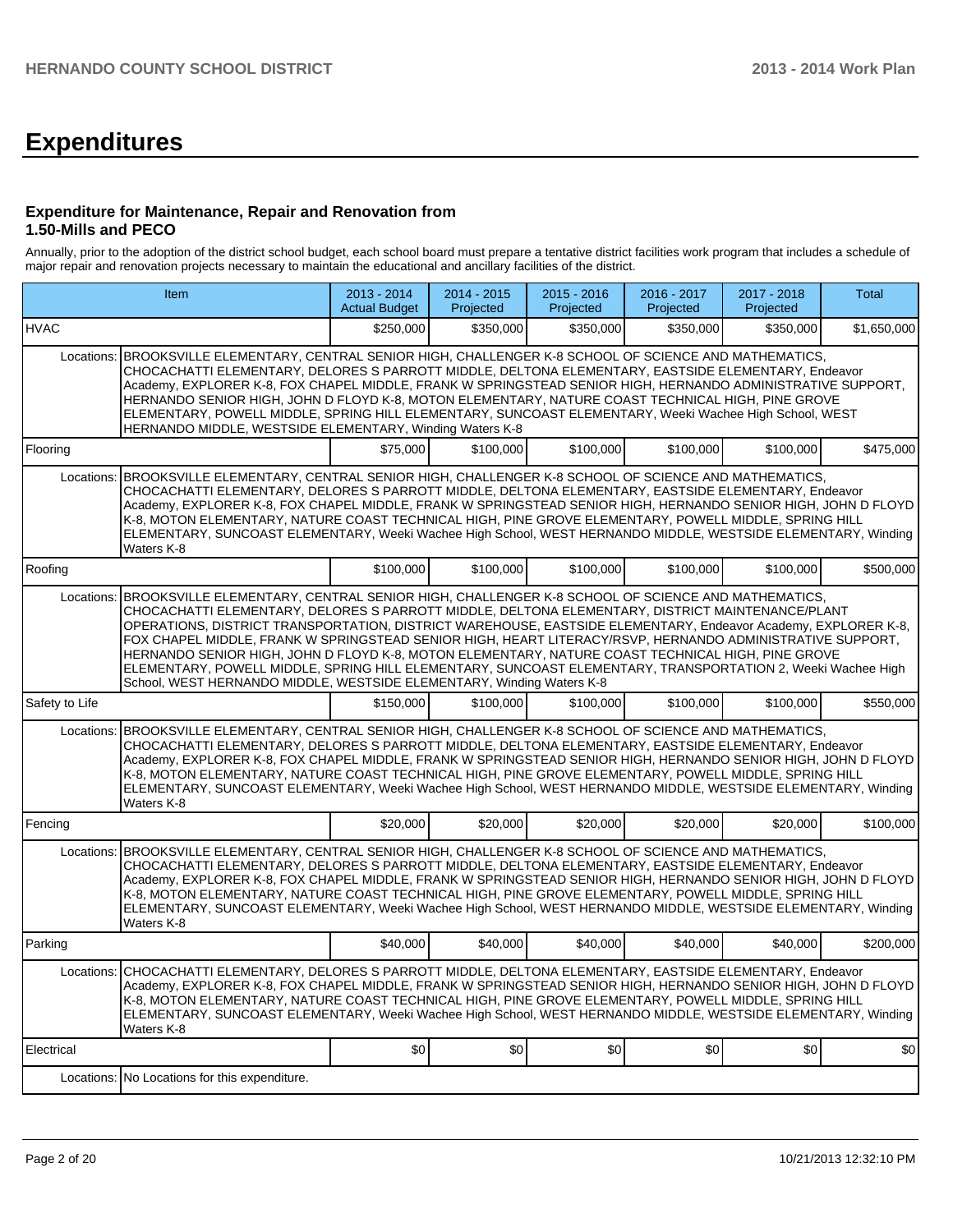| <b>Fire Alarm</b>         |                                                                                                                                                                                                                                                                                                                                                                                                                                                                                                                                                                                                                                                                                                                                                                                                      | \$0         | \$0         | \$0         | \$0         | \$0         | \$0         |  |  |  |
|---------------------------|------------------------------------------------------------------------------------------------------------------------------------------------------------------------------------------------------------------------------------------------------------------------------------------------------------------------------------------------------------------------------------------------------------------------------------------------------------------------------------------------------------------------------------------------------------------------------------------------------------------------------------------------------------------------------------------------------------------------------------------------------------------------------------------------------|-------------|-------------|-------------|-------------|-------------|-------------|--|--|--|
|                           | Locations: No Locations for this expenditure.                                                                                                                                                                                                                                                                                                                                                                                                                                                                                                                                                                                                                                                                                                                                                        |             |             |             |             |             |             |  |  |  |
| Telephone/Intercom System |                                                                                                                                                                                                                                                                                                                                                                                                                                                                                                                                                                                                                                                                                                                                                                                                      | \$44,000    | \$44.000    | \$44,000    | \$44,000    | \$44,000    | \$220,000   |  |  |  |
|                           | Locations: BROOKSVILLE ELEMENTARY, CENTRAL SENIOR HIGH, CHALLENGER K-8 SCHOOL OF SCIENCE AND MATHEMATICS,<br>CHOCACHATTI ELEMENTARY, DAWN CENTER, DELORES S PARROTT MIDDLE, DELTONA ELEMENTARY, DISTRICT<br>MAINTENANCE/PLANT OPERATIONS, DISTRICT TRANSPORTATION, DISTRICT WAREHOUSE, EASTSIDE ELEMENTARY, Endeavor<br>Academy, EXPLORER K-8, FOX CHAPEL MIDDLE, FRANK W SPRINGSTEAD SENIOR HIGH, HEART LITERACY/RSVP, HERNANDO<br>ADMINISTRATIVE SUPPORT, HERNANDO SENIOR HIGH, JOHN D FLOYD K-8, MOTON ELEMENTARY, NATURE COAST TECHNICAL<br>HIGH, PINE GROVE ELEMENTARY, POWELL MIDDLE, REILY EXCEPTIONAL STUDENT EDUCATION CENTER, SPRING HILL<br>ELEMENTARY, SUNCOAST ELEMENTARY, TRANSPORTATION 2, Weeki Wachee High School, WEST HERNANDO MIDDLE, WESTSIDE<br>ELEMENTARY, Winding Waters K-8 |             |             |             |             |             |             |  |  |  |
| Closed Circuit Television |                                                                                                                                                                                                                                                                                                                                                                                                                                                                                                                                                                                                                                                                                                                                                                                                      | \$0         | \$0         | \$0         | \$0         | \$0         | \$0         |  |  |  |
|                           | Locations: No Locations for this expenditure.                                                                                                                                                                                                                                                                                                                                                                                                                                                                                                                                                                                                                                                                                                                                                        |             |             |             |             |             |             |  |  |  |
| l Paint                   |                                                                                                                                                                                                                                                                                                                                                                                                                                                                                                                                                                                                                                                                                                                                                                                                      | \$45,000    | \$50,000    | \$50,000    | \$50,000    | \$50,000    | \$245,000   |  |  |  |
|                           | Locations: BROOKSVILLE ELEMENTARY, CENTRAL SENIOR HIGH, CHALLENGER K-8 SCHOOL OF SCIENCE AND MATHEMATICS.<br>CHOCACHATTI ELEMENTARY, DELORES S PARROTT MIDDLE, DELTONA ELEMENTARY, EASTSIDE ELEMENTARY, Endeavor<br>Academy, EXPLORER K-8, FOX CHAPEL MIDDLE, FRANK W SPRINGSTEAD SENIOR HIGH, HERNANDO SENIOR HIGH, JOHN D FLOYD<br>K-8, MOTON ELEMENTARY, NATURE COAST TECHNICAL HIGH, PINE GROVE ELEMENTARY, POWELL MIDDLE, SPRING HILL<br>ELEMENTARY, SUNCOAST ELEMENTARY, Weeki Wachee High School, WEST HERNANDO MIDDLE, WESTSIDE ELEMENTARY, Winding<br>Waters K-8                                                                                                                                                                                                                            |             |             |             |             |             |             |  |  |  |
| Maintenance/Repair        |                                                                                                                                                                                                                                                                                                                                                                                                                                                                                                                                                                                                                                                                                                                                                                                                      | \$1,317,217 | \$855,000   | \$855,000   | \$855,000   | \$855,000   | \$4,737,217 |  |  |  |
|                           | Locations: BROOKSVILLE ELEMENTARY, CENTRAL SENIOR HIGH, CHALLENGER K-8 SCHOOL OF SCIENCE AND MATHEMATICS,<br>CHOCACHATTI ELEMENTARY, DELORES S PARROTT MIDDLE, DELTONA ELEMENTARY, EASTSIDE ELEMENTARY, Endeavor<br>Academy, EXPLORER K-8, FOX CHAPEL MIDDLE, FRANK W SPRINGSTEAD SENIOR HIGH, HERNANDO SENIOR HIGH, JOHN D FLOYD<br>K-8, MOTON ELEMENTARY, NATURE COAST TECHNICAL HIGH, PINE GROVE ELEMENTARY, POWELL MIDDLE, SPRING HILL<br>ELEMENTARY, SUNCOAST ELEMENTARY, Weeki Wachee High School, WEST HERNANDO MIDDLE, WESTSIDE ELEMENTARY, Winding<br>Waters K-8                                                                                                                                                                                                                            |             |             |             |             |             |             |  |  |  |
|                           | Sub Total:                                                                                                                                                                                                                                                                                                                                                                                                                                                                                                                                                                                                                                                                                                                                                                                           | \$2,041,217 | \$1,659,000 | \$1,659,000 | \$1,659,000 | \$1,659,000 | \$8,677,217 |  |  |  |

| <b>IPECO Maintenance Expenditures</b> | \$0         | \$0 <sub>1</sub> | ΦΩ<br>υυ    | ሶሳ<br>ΦU    | \$0         | \$0          |
|---------------------------------------|-------------|------------------|-------------|-------------|-------------|--------------|
| 1.50 Mill Sub Total: I                | \$2,535,591 | \$2,139,000      | \$2,139,000 | \$2,139,000 | \$2,489,275 | \$11,441,866 |

|                                                                                                                                                                                                                                                                                                                                                                                                                                                                                                                                                                          | Other Items                                                                                                                                                                                                                                                                                                                                                                                                                                                                                                                                                                                                                                                                                                                                                                     | $2013 - 2014$<br><b>Actual Budget</b> | $2014 - 2015$<br>Projected | $2015 - 2016$<br>Projected | 2016 - 2017<br>Projected | $2017 - 2018$<br>Projected | Total       |  |
|--------------------------------------------------------------------------------------------------------------------------------------------------------------------------------------------------------------------------------------------------------------------------------------------------------------------------------------------------------------------------------------------------------------------------------------------------------------------------------------------------------------------------------------------------------------------------|---------------------------------------------------------------------------------------------------------------------------------------------------------------------------------------------------------------------------------------------------------------------------------------------------------------------------------------------------------------------------------------------------------------------------------------------------------------------------------------------------------------------------------------------------------------------------------------------------------------------------------------------------------------------------------------------------------------------------------------------------------------------------------|---------------------------------------|----------------------------|----------------------------|--------------------------|----------------------------|-------------|--|
| Technology                                                                                                                                                                                                                                                                                                                                                                                                                                                                                                                                                               |                                                                                                                                                                                                                                                                                                                                                                                                                                                                                                                                                                                                                                                                                                                                                                                 | \$364,374                             | \$350,000                  | \$350,000                  | \$350,000                | \$700,275                  | \$2,114,649 |  |
|                                                                                                                                                                                                                                                                                                                                                                                                                                                                                                                                                                          | Locations BROOKSVILLE ELEMENTARY, CENTRAL SENIOR HIGH, CHALLENGER K-8 SCHOOL OF SCIENCE AND MATHEMATICS,<br>CHOCACHATTI ELEMENTARY, DAWN CENTER, DELORES S PARROTT MIDDLE, DELTONA ELEMENTARY, DISTRICT<br>MAINTENANCE/PLANT OPERATIONS, DISTRICT TRANSPORTATION, EASTSIDE ELEMENTARY, Endeavor Academy, EXPLORER K-8,<br>FOX CHAPEL MIDDLE, FRANK W SPRINGSTEAD SENIOR HIGH, HEART LITERACY/RSVP, HERNANDO ADMINISTRATIVE SUPPORT,<br>HERNANDO SENIOR HIGH, JOHN D FLOYD K-8, MOTON ELEMENTARY, NATURE COAST TECHNICAL HIGH, PINE GROVE<br>ELEMENTARY, POWELL MIDDLE, REILY EXCEPTIONAL STUDENT EDUCATION CENTER, SPRING HILL ELEMENTARY, SUNCOAST<br>ELEMENTARY, TRANSPORTATION 2, Weeki Wachee High School, WEST HERNANDO MIDDLE, WESTSIDE ELEMENTARY, Winding<br>Waters K-8 |                                       |                            |                            |                          |                            |             |  |
| Athletics Safety Equipment                                                                                                                                                                                                                                                                                                                                                                                                                                                                                                                                               |                                                                                                                                                                                                                                                                                                                                                                                                                                                                                                                                                                                                                                                                                                                                                                                 | \$15,000                              | \$15,000                   | \$15,000                   | \$15,000                 | \$15,000                   | \$75,000    |  |
| Locations BROOKSVILLE ELEMENTARY, CENTRAL SENIOR HIGH, CHALLENGER K-8 SCHOOL OF SCIENCE AND MATHEMATICS,<br>CHOCACHATTI ELEMENTARY, DELORES S PARROTT MIDDLE, DELTONA ELEMENTARY, EASTSIDE ELEMENTARY, Endeavor<br>Academy, EXPLORER K-8, FOX CHAPEL MIDDLE, FRANK W SPRINGSTEAD SENIOR HIGH, HERNANDO SENIOR HIGH, JOHN D<br>FLOYD K-8, MOTON ELEMENTARY, NATURE COAST TECHNICAL HIGH, PINE GROVE ELEMENTARY, POWELL MIDDLE, SPRING<br>HILL ELEMENTARY, SUNCOAST ELEMENTARY, Weeki Wachee High School, WEST HERNANDO MIDDLE, WESTSIDE ELEMENTARY,<br>Winding Waters K-8 |                                                                                                                                                                                                                                                                                                                                                                                                                                                                                                                                                                                                                                                                                                                                                                                 |                                       |                            |                            |                          |                            |             |  |
| <b>I</b> Portables                                                                                                                                                                                                                                                                                                                                                                                                                                                                                                                                                       |                                                                                                                                                                                                                                                                                                                                                                                                                                                                                                                                                                                                                                                                                                                                                                                 | \$50,000                              | \$50,000                   | \$50,000                   | \$50,000                 | \$50,000                   | \$250,000   |  |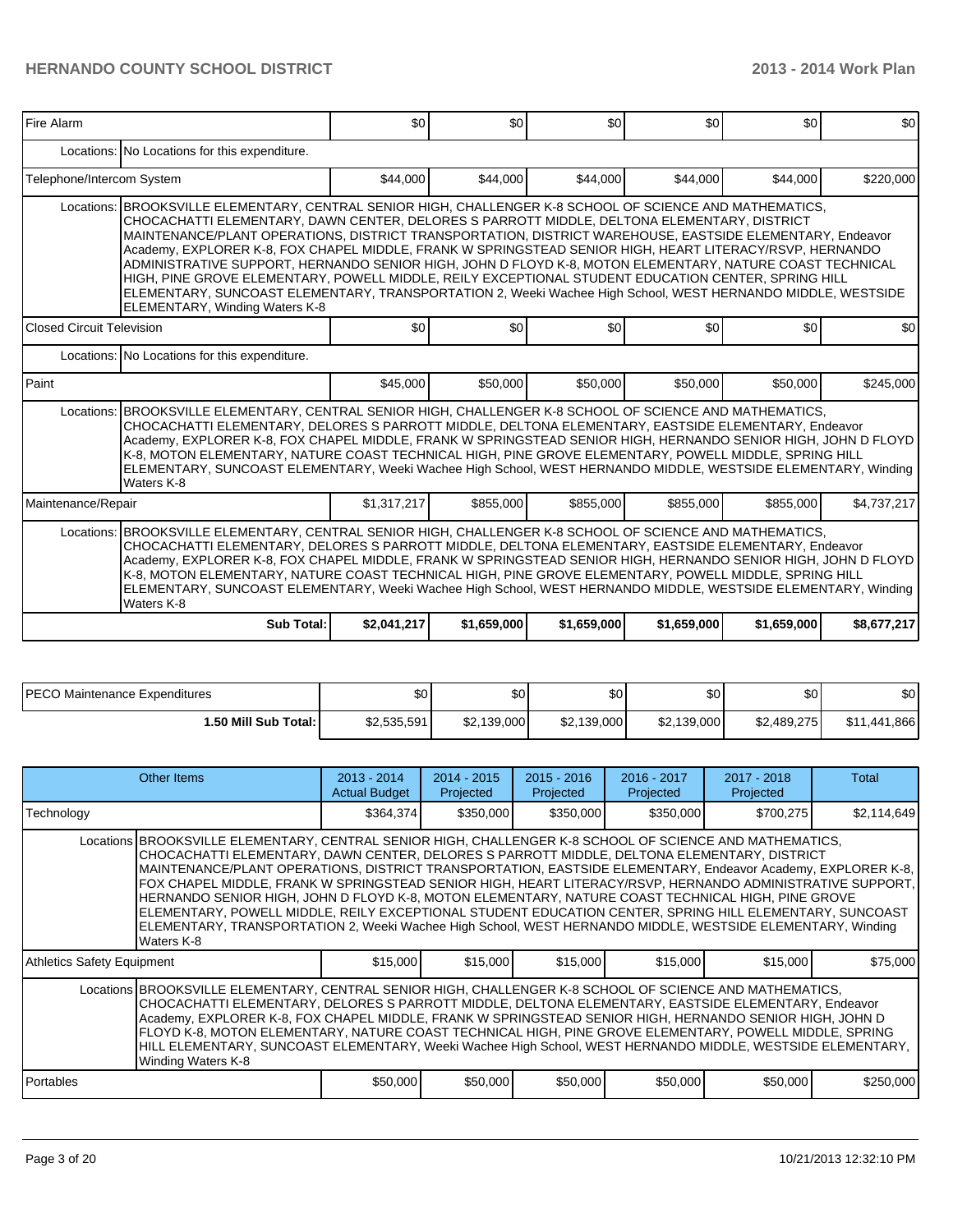|                                                                                   | Locations BROOKSVILLE ELEMENTARY, CENTRAL SENIOR HIGH, CHALLENGER K-8 SCHOOL OF SCIENCE AND MATHEMATICS,<br>CHOCACHATTI ELEMENTARY, DELTONA ELEMENTARY, EASTSIDE ELEMENTARY, Endeavor Academy, FRANK W SPRINGSTEAD<br>SENIOR HIGH, HERNANDO SENIOR HIGH, JOHN D FLOYD K-8, MOTON ELEMENTARY, PINE GROVE ELEMENTARY, SPRING HILL<br>ELEMENTARY, SUNCOAST ELEMENTARY, WEST HERNANDO MIDDLE, WESTSIDE ELEMENTARY                                                                                                        |             |             |             |             |             |              |  |  |
|-----------------------------------------------------------------------------------|----------------------------------------------------------------------------------------------------------------------------------------------------------------------------------------------------------------------------------------------------------------------------------------------------------------------------------------------------------------------------------------------------------------------------------------------------------------------------------------------------------------------|-------------|-------------|-------------|-------------|-------------|--------------|--|--|
| \$65,000<br>\$65,000<br>\$65,000<br>\$65,000<br>\$65,000<br><b>Band Equipment</b> |                                                                                                                                                                                                                                                                                                                                                                                                                                                                                                                      |             |             |             | \$325,000   |             |              |  |  |
|                                                                                   | Locations BROOKSVILLE ELEMENTARY, CENTRAL SENIOR HIGH, CHALLENGER K-8 SCHOOL OF SCIENCE AND MATHEMATICS,<br> CHOCACHATTI ELEMENTARY, DELORES S PARROTT MIDDLE, DELTONA ELEMENTARY, EASTSIDE ELEMENTARY, EXPLORER K-<br>8. FOX CHAPEL MIDDLE, HERNANDO SENIOR HIGH, JOHN D FLOYD K-8, MOTON ELEMENTARY, NATURE COAST TECHNICAL<br>HIGH, PINE GROVE ELEMENTARY, POWELL MIDDLE, SPRING HILL ELEMENTARY, SUNCOAST ELEMENTARY, Weeki Wachee High<br>School, WEST HERNANDO MIDDLE, WESTSIDE ELEMENTARY, Winding Waters K-8 |             |             |             |             |             |              |  |  |
|                                                                                   | Total:                                                                                                                                                                                                                                                                                                                                                                                                                                                                                                               | \$2,535,591 | \$2,139,000 | \$2,139,000 | \$2,139,000 | \$2,489,275 | \$11,441,866 |  |  |

#### **Local 1.50 Mill Expenditure For Maintenance, Repair and Renovation**

Anticipated expenditures expected from local funding sources over the years covered by the current work plan.

| Item                                                         | 2013 - 2014<br><b>Actual Budget</b> | 2014 - 2015<br>Projected | 2015 - 2016<br>Projected | 2016 - 2017<br>Projected | 2017 - 2018<br>Projected | <b>Total</b> |
|--------------------------------------------------------------|-------------------------------------|--------------------------|--------------------------|--------------------------|--------------------------|--------------|
| Remaining Maint and Repair from 1.5 Mills                    | \$2,535,591                         | \$2,139,000              | \$2,139,000              | \$2,139,000              | \$2,489,275              | \$11,441,866 |
| Maintenance/Repair Salaries                                  | \$2,000,000                         | \$2,000,000              | \$2,000,000              | \$2,000,000              | \$2,000,000              | \$10,000,000 |
| <b>School Bus Purchases</b>                                  | \$0                                 | \$0                      | \$0                      | \$0                      | \$0                      | \$0          |
| <b>Other Vehicle Purchases</b>                               | \$0                                 | \$0                      | \$0                      | \$0                      | \$0                      | \$0          |
| Capital Outlay Equipment                                     | \$0                                 | \$0                      | \$0                      | \$0                      | \$0                      | \$0          |
| Rent/Lease Payments                                          | \$0                                 | \$0                      | \$0                      | \$0                      | \$0                      | \$0          |
| <b>COP Debt Service</b>                                      | \$12,036,094                        | \$9,667,775              | \$9,667,775              | \$9,666,588              | \$9,662,938              | \$50,701,170 |
| Rent/Lease Relocatables                                      | \$0                                 | \$0                      | \$0                      | \$0                      | \$0                      | \$0          |
| <b>Environmental Problems</b>                                | \$0                                 | \$0                      | \$0                      | \$0                      | \$0                      | \$0          |
| s.1011.14 Debt Service                                       | \$0                                 | \$0                      | \$0                      | \$0                      | \$0                      | \$0          |
| Special Facilities Construction Account                      | \$0                                 | \$0                      | \$0                      | \$0                      | \$0                      | \$0          |
| Premiums for Property Casualty Insurance - 1011.71<br>(4a,b) | \$0                                 | \$0                      | \$0                      | \$0                      | \$0                      | \$0          |
| Qualified School Construction Bonds (QSCB)                   | \$0                                 | \$0                      | \$0                      | \$0                      | \$0                      | \$0          |
| Qualified Zone Academy Bonds (QZAB)                          | \$0                                 | \$0                      | \$0                      | \$0                      | \$0                      | \$0          |
| Nonvoted Cap Impvt - 1011.71(2)FS                            | \$4,503,123                         | \$4,500,000              | \$4,500,000              | \$4,500,000              | \$4,500,000              | \$22,503,123 |
| <b>Local Expenditure Totals:</b>                             | \$21,074,808                        | \$18,306,775             | \$18,306,775             | \$18,305,588             | \$18,652,213             | \$94,646,159 |

# **Revenue**

#### **1.50 Mill Revenue Source**

Schedule of Estimated Capital Outlay Revenue from each currently approved source which is estimated to be available for expenditures on the projects included in the tentative district facilities work program. All amounts are NET after considering carryover balances, interest earned, new COP's, 1011.14 and 1011.15 loans, etc. Districts cannot use 1.5-Mill funds for salaries except for those explicitly associated with maintenance/repair projects. (1011.71 (5), F.S.)

| Item                                           | Fund | $2013 - 2014$<br><b>Actual Value</b> | $2014 - 2015$<br>Projected | 2015 - 2016<br><b>Projected</b> | 2016 - 2017<br>Projected | 2017 - 2018<br>Projected | Total            |
|------------------------------------------------|------|--------------------------------------|----------------------------|---------------------------------|--------------------------|--------------------------|------------------|
| (1) Non-exempt property<br>lassessed valuation |      | \$7,978,563,915                      | \$8,018,458,734            | \$8,058,549,017                 | \$8,098,841,762          | \$8.179.830.179          | \$40,334,243,607 |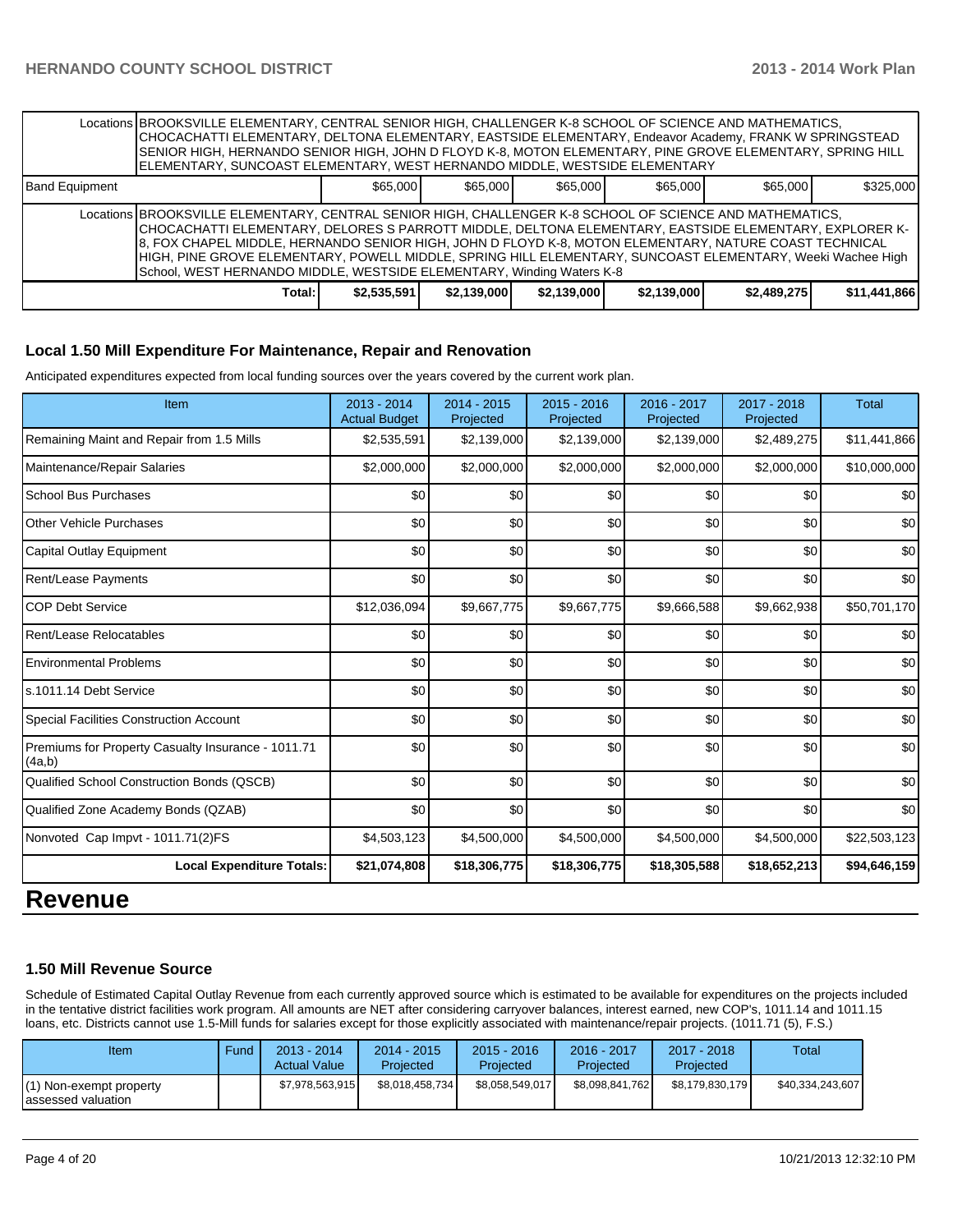| (2) The Millege projected for<br>discretionary capital outlay per<br>ls.1011.71   |     | 1.50 l       | 1.50         | .50 <sub>1</sub> | 1.50         | 1.50 I       |              |
|-----------------------------------------------------------------------------------|-----|--------------|--------------|------------------|--------------|--------------|--------------|
| (3) Full value of the 1.50-Mill<br>discretionary capital outlay per<br>ls.1011.71 |     | \$13,403,987 | \$13.471.011 | \$13,538,362     | \$13,606,054 | \$13,742,115 | \$67,761,529 |
| $(4)$ Value of the portion of the 1.50<br>l-Mill ACTUALLY levied                  | 370 | \$11,489,132 | \$11,546,581 | \$11,604,311     | \$11,662,332 | \$11,778,955 | \$58,081,311 |
| $(5)$ Difference of lines $(3)$ and $(4)$                                         |     | \$1,914,855  | \$1,924,430  | \$1,934,051      | \$1,943,722  | \$1,963,160  | \$9,680,218  |

# **PECO Revenue Source**

The figure in the row designated "PECO Maintenance" will be subtracted from funds available for new construction because PECO maintenance dollars cannot be used for new construction.

| Item                                  | Fund | $2013 - 2014$<br><b>Actual Budget</b> | $2014 - 2015$<br>Projected | $2015 - 2016$<br>Projected | 2016 - 2017<br>Projected | 2017 - 2018<br>Projected | Total            |
|---------------------------------------|------|---------------------------------------|----------------------------|----------------------------|--------------------------|--------------------------|------------------|
| <b>PECO New Construction</b>          | 340  | \$0 I                                 | \$0                        | \$0                        | \$0                      | \$0 <sub>1</sub>         | \$0 <sub>1</sub> |
| <b>IPECO Maintenance Expenditures</b> |      | \$O I                                 | \$0                        | \$0                        | \$0                      | \$0                      | \$0 <sub>1</sub> |
|                                       |      | \$O I                                 | \$0                        | \$0                        | \$0                      | \$0                      | \$0              |

#### **CO & DS Revenue Source**

Revenue from Capital Outlay and Debt Service funds.

| Item                                             | Fund | 2013 - 2014<br><b>Actual Budget</b> | $2014 - 2015$<br>Projected | $2015 - 2016$<br>Projected | 2016 - 2017<br>Projected | $2017 - 2018$<br>Projected | Total     |
|--------------------------------------------------|------|-------------------------------------|----------------------------|----------------------------|--------------------------|----------------------------|-----------|
| ICO & DS Cash Flow-through<br><b>Distributed</b> | 360  | \$101.492                           | \$101.492                  | \$101.492                  | \$101.492                | \$101.492                  | \$507,460 |
| ICO & DS Interest on<br>Undistributed CO         | 360  | \$7,802                             | \$7,802                    | \$7,802                    | \$7,802                  | \$7,802                    | \$39,010  |
|                                                  |      | \$109.294                           | \$109.294                  | \$109.294                  | \$109,294                | \$109,294                  | \$546,470 |

#### **Fair Share Revenue Source**

All legally binding commitments for proportionate fair-share mitigation for impacts on public school facilities must be included in the 5-year district work program.

| <b>Item</b>                                                                                                                                             | $2013 - 2014$<br><b>Actual Budget</b> | $2014 - 2015$<br>Projected | $2015 - 2016$<br>Projected | $2016 - 2017$<br>Projected | $2017 - 2018$<br>Projected | Total        |
|---------------------------------------------------------------------------------------------------------------------------------------------------------|---------------------------------------|----------------------------|----------------------------|----------------------------|----------------------------|--------------|
| Brooksville Elementary Addition (56<br>student stations) - Quarry Preserve DRI<br>School Planning Agreement - will be re-<br>tested at conditional plat | \$0                                   | \$0 <sub>1</sub>           | \$0                        | \$10.529.770               | \$0 <sub>1</sub>           | \$10,529,770 |
|                                                                                                                                                         | \$0                                   | \$0                        | \$0                        | \$10,529,770               | \$0                        | \$10,529,770 |

#### **Sales Surtax Referendum**

Specific information about any referendum for a 1-cent or ½-cent surtax referendum during the previous year.

**Did the school district hold a surtax referendum during the past fiscal year 2012 - 2013?**

No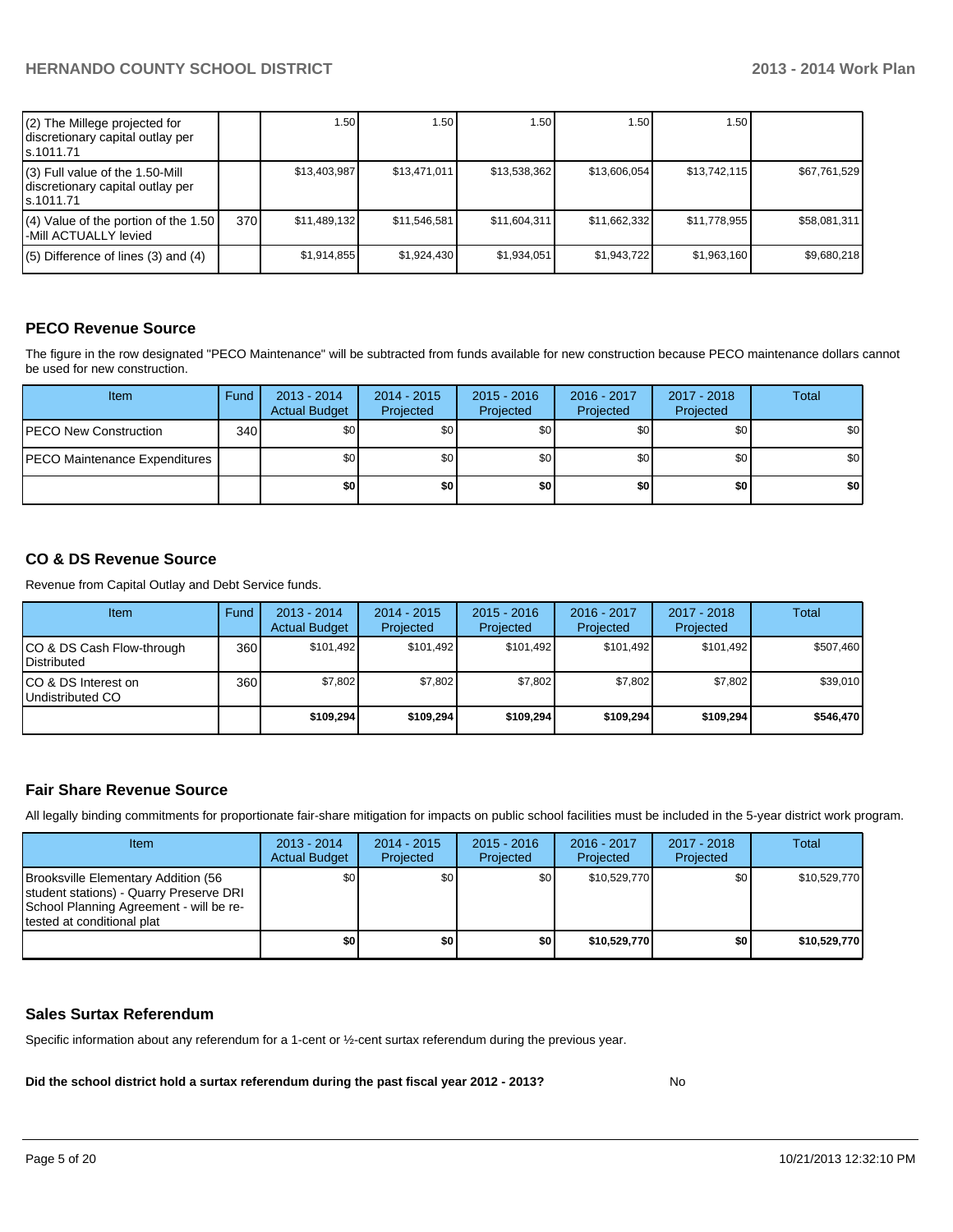# **Additional Revenue Source**

Any additional revenue sources

| Item                                                                                                                      | 2013 - 2014<br><b>Actual Value</b> | 2014 - 2015<br>Projected | 2015 - 2016<br>Projected | 2016 - 2017<br>Projected | 2017 - 2018<br>Projected | <b>Total</b>   |
|---------------------------------------------------------------------------------------------------------------------------|------------------------------------|--------------------------|--------------------------|--------------------------|--------------------------|----------------|
| Proceeds from a s.1011.14/15 F.S. Loans                                                                                   | \$0                                | \$0                      | \$0                      | \$0                      | \$0                      | \$0            |
| District Bonds - Voted local bond<br>referendum proceeds per s.9, Art VII<br><b>State Constitution</b>                    | \$0                                | \$0                      | \$0                      | \$0                      | \$0                      | \$0            |
| Proceeds from Special Act Bonds                                                                                           | \$120,000                          | \$100,000                | \$100,000                | \$100,000                | \$100,000                | \$520,000      |
| Estimated Revenue from CO & DS Bond<br>Sale                                                                               | \$100,000                          | \$100,000                | \$100,000                | \$100,000                | \$100,000                | \$500,000      |
| Proceeds from Voted Capital<br>Improvements millage                                                                       | \$0                                | \$0                      | \$0                      | \$0                      | \$0                      | \$0            |
| Other Revenue for Other Capital Projects                                                                                  | \$0                                | \$0                      | \$0                      | \$0                      | \$0                      | \$0            |
| Proceeds from 1/2 cent sales surtax<br>authorized by school board                                                         | \$6,000,000                        | \$6,000,000              | \$0                      | \$0                      | \$0                      | \$12,000,000   |
| Proceeds from local governmental<br>infrastructure sales surtax                                                           | \$0                                | \$0                      | \$0                      | \$0                      | \$0                      | \$0            |
| Proceeds from Certificates of<br>Participation (COP's) Sale                                                               | \$0                                | \$0                      | \$0                      | \$0                      | \$0                      | \$0            |
| Classrooms First Bond proceeds amount<br>authorized in FY 1997-98                                                         | \$0                                | \$0                      | \$0                      | \$0                      | \$0                      | \$0            |
| <b>Classrooms for Kids</b>                                                                                                | \$0                                | \$0                      | \$0                      | \$0                      | \$0                      | \$0            |
| <b>District Equity Recognition</b>                                                                                        | \$0                                | \$0                      | \$0                      | \$0                      | \$0                      | \$0            |
| <b>Federal Grants</b>                                                                                                     | \$0                                | \$0                      | \$0                      | \$0                      | \$0                      | \$0            |
| Proportionate share mitigation (actual<br>cash revenue only, not in kind donations)                                       | \$0                                | \$0                      | \$0                      | \$0                      | \$0                      | \$0            |
| Impact fees received                                                                                                      | \$0                                | \$0                      | \$0                      | \$0                      | \$0                      | \$0            |
| Private donations                                                                                                         | \$0                                | \$0                      | \$0                      | \$0                      | \$0                      | \$0            |
| Grants from local governments or not-for-<br>profit organizations                                                         | \$0                                | \$0                      | \$0                      | \$0                      | \$0                      | \$0            |
| Interest, Including Profit On Investment                                                                                  | \$67,200                           | \$75,000                 | \$100,000                | \$125,000                | \$150,000                | \$517,200      |
| Revenue from Bonds pledging proceeds<br>from 1 cent or 1/2 cent Sales Surtax                                              | \$0                                | \$0                      | \$0                      | \$0                      | \$0                      | \$0            |
| <b>Total Fund Balance Carried Forward</b>                                                                                 | \$36,902,257                       | \$27,190,314             | \$20,282,644             | \$13,989,474             | \$18,310,282             | \$116,674,971  |
| General Capital Outlay Obligated Fund<br><b>Balance Carried Forward From Total</b><br><b>Fund Balance Carried Forward</b> | \$0                                | \$0                      | \$0                      | \$0                      | \$0                      | \$0            |
| Special Facilities Construction Account                                                                                   | \$0                                | \$0                      | \$0                      | \$0                      | \$0                      | \$0            |
| One Cent - 1/2 Cent Sales Surtax Debt<br>Service From Total Fund Balance Carried<br>Forward                               | (\$6,532,050)                      | (\$6,531,775)            | \$0                      | \$0                      | \$0                      | (\$13,063,825) |
| Capital Outlay Projects Funds Balance<br>Carried Forward From Total Fund<br><b>Balance Carried Forward</b>                | \$0                                | \$0                      | \$0                      | \$0                      | \$0                      | \$0            |
| Misc. - CO&DS revenue                                                                                                     | \$9,294                            | \$0                      | \$0                      | \$0                      | \$0                      | \$9,294        |
| Subtotal                                                                                                                  | \$36,666,701                       | \$26,933,539             | \$20,582,644             | \$14,314,474             | \$18,660,282             | \$117,157,640  |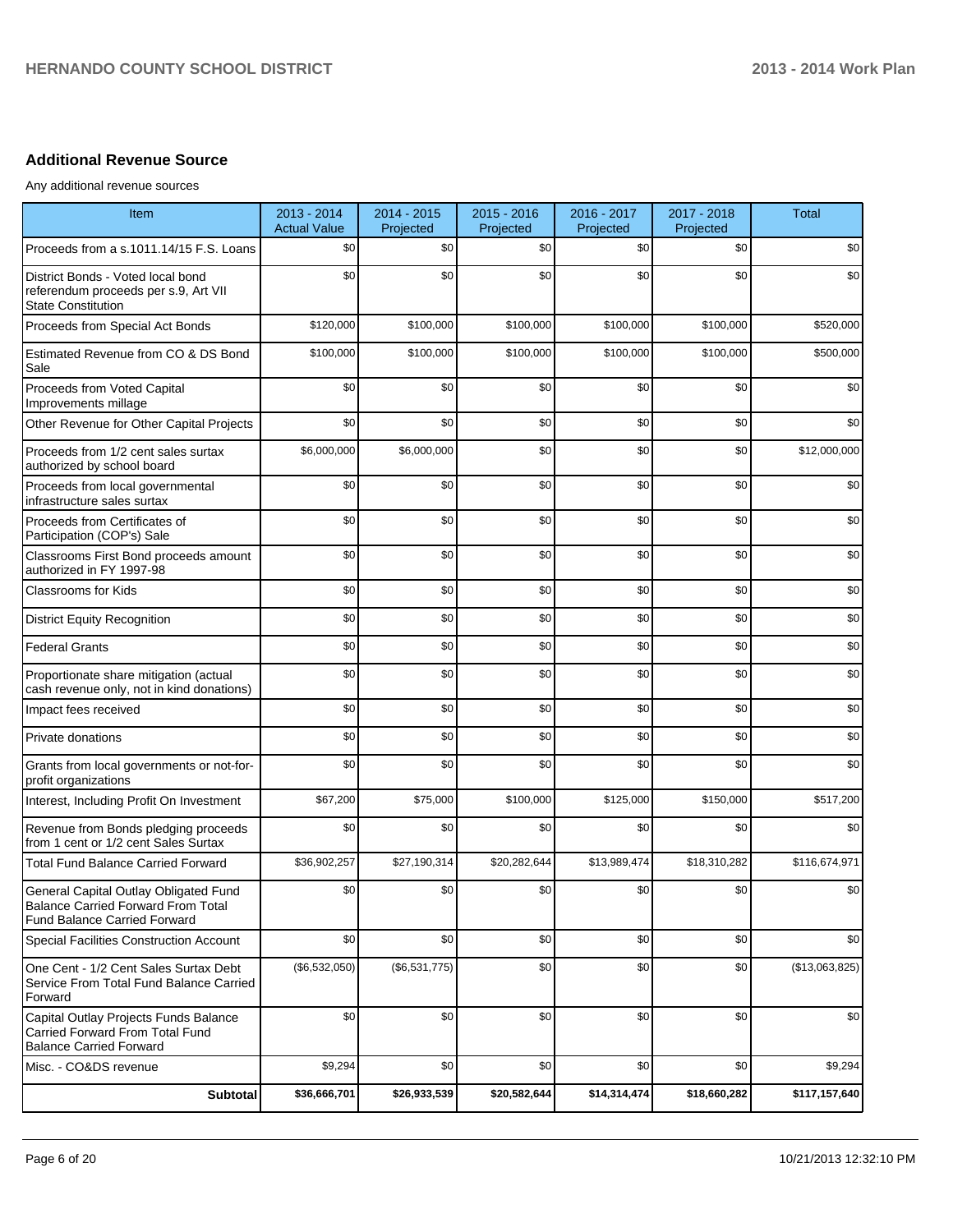# **Total Revenue Summary**

| <b>Item Name</b>                                            | $2013 - 2014$<br><b>Budget</b> | $2014 - 2015$<br>Projected | $2015 - 2016$<br>Projected | $2016 - 2017$<br>Projected | $2017 - 2018$<br>Projected | <b>Five Year Total</b> |
|-------------------------------------------------------------|--------------------------------|----------------------------|----------------------------|----------------------------|----------------------------|------------------------|
| Local 1.5 Mill Discretionary Capital Outlay<br>l Revenue    | \$11,489,132                   | \$11,546,581               | \$11,604,311               | \$11,662,332               | \$11,778,955               | \$58,081,311           |
| IPECO and 1.5 Mill Maint and Other 1.5<br>Mill Expenditures | (\$21,074,808)                 | (\$18,306,775)             | (\$18,306,775)             | (\$18,305,588)             | (\$18,652,213)             | (\$94,646,159)         |
| IPECO Maintenance Revenue                                   | \$0                            | \$0                        | \$0                        | \$0                        | \$0                        | \$0 <sub>1</sub>       |
| Available 1.50 Mill for New<br><b>Construction</b>          | ( \$9,585,676)                 | ( \$6,760,194)             | (\$6,702,464)              | ( \$6,643,256)             | ( \$6,873,258)             | (\$36,564,848)         |

| <b>Item Name</b>                      | $2013 - 2014$<br><b>Budget</b> | $2014 - 2015$<br>Projected | $2015 - 2016$<br>Projected | 2016 - 2017<br>Projected | $2017 - 2018$<br>Projected | <b>Five Year Total</b> |
|---------------------------------------|--------------------------------|----------------------------|----------------------------|--------------------------|----------------------------|------------------------|
| ICO & DS Revenue                      | \$109.294                      | \$109.294                  | \$109.294                  | \$109.294                | \$109,294                  | \$546,470              |
| <b>IPECO New Construction Revenue</b> | \$0                            | \$0                        | \$0                        | \$0                      | \$0                        | \$0 <sub>1</sub>       |
| <b>IOther/Additional Revenue</b>      | \$36,666,701                   | \$26,933,539               | \$20,582,644               | \$24,844,244             | \$18,660,282               | \$127,687,410          |
| <b>Total Additional Revenue</b>       | \$36,775,995                   | \$27,042,833               | \$20,691,938               | \$24,953,538             | \$18,769,576               | \$128,233,880          |
| <b>Total Available Revenue</b>        | \$27,190,319                   | \$20,282,639               | \$13,989,474               | \$18,310,282             | \$11,896,318               | \$91,669,032           |

# **Project Schedules**

## **Capacity Project Schedules**

A schedule of capital outlay projects necessary to ensure the availability of satisfactory classrooms for the projected student enrollment in K-12 programs.

Nothing reported for this section.

| <b>Planned Cost:</b>     |  |  |  |
|--------------------------|--|--|--|
| <b>Student Stations:</b> |  |  |  |
| <b>Total Classrooms:</b> |  |  |  |
| Gross Sq Ft:             |  |  |  |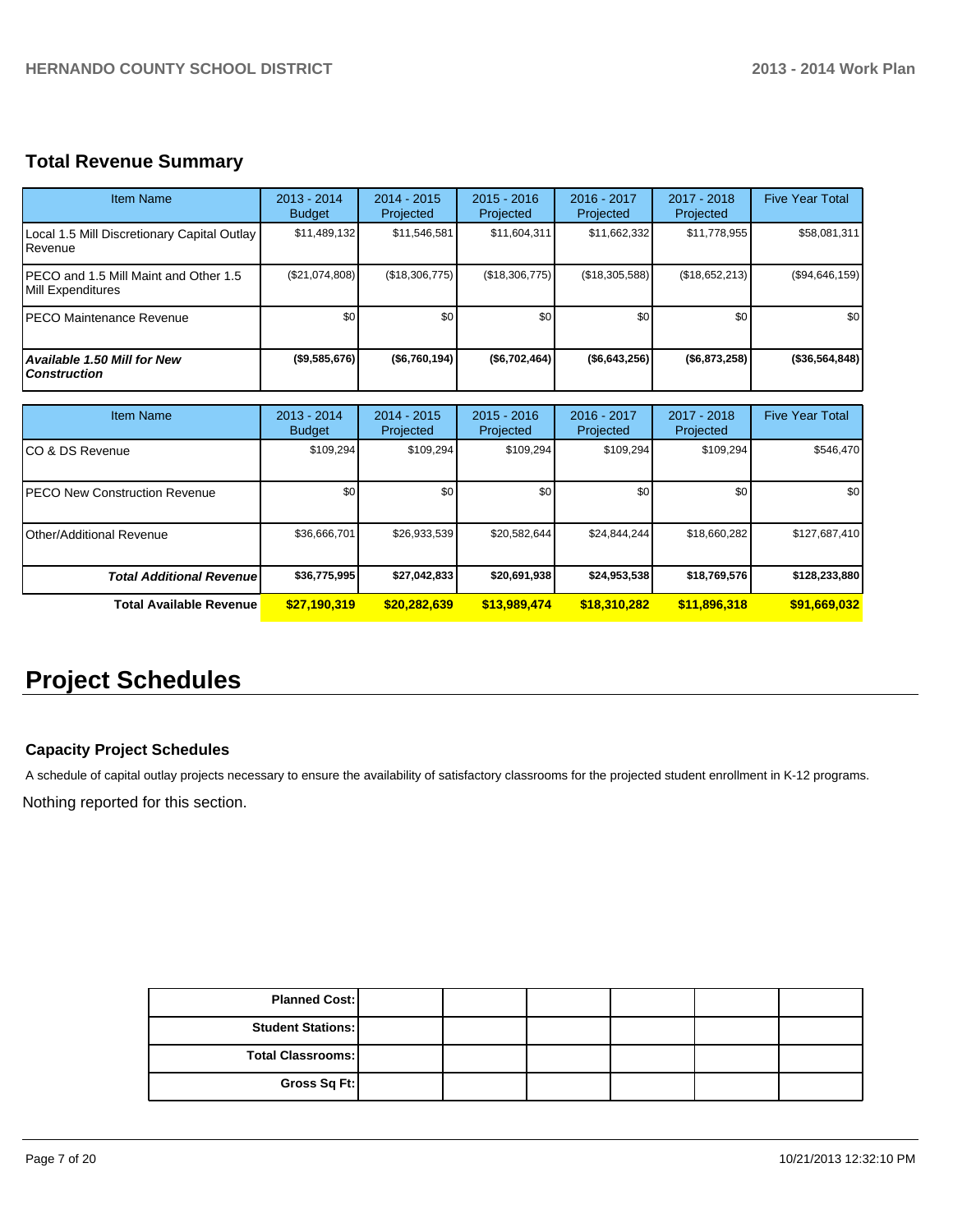#### **Other Project Schedules**

| <b>Project Description</b>                                                 | Location               | $2013 - 2014$<br><b>Actual Budget</b> | $2014 - 2015$<br>Projected | $2015 - 2016$<br>Projected | $2016 - 2017$<br>Projected | 2017 - 2018<br>Projected | <b>Total</b>   | Funded             |
|----------------------------------------------------------------------------|------------------------|---------------------------------------|----------------------------|----------------------------|----------------------------|--------------------------|----------------|--------------------|
| Roof Repair and Exterior<br>Renovations                                    | Location not specified | \$0                                   | \$0                        | \$0                        | \$0                        | \$1                      |                | \$1 Yes            |
| Roll Forward from Prior Year                                               | Location not specified | \$0                                   | \$0                        | \$0                        | \$0                        | \$1                      |                | \$1 Yes            |
| <b>Amphitheater Construction</b>                                           | Location not specified | \$0                                   | \$0                        | \$0                        | \$0                        | \$0                      |                | \$0 <sup>Yes</sup> |
| Other District-Wide Projects<br>funded fromproceeds other<br>than 1.5 LCIF | Location not specified | \$0                                   | \$372.584                  | \$372,584                  | \$372.584                  | \$372.584                | \$1,490,336 No |                    |
| Special School Maintenance                                                 | Location not specified | \$0                                   | \$0                        | \$0                        | \$0                        | \$1                      |                | $$1$ No            |
|                                                                            |                        | \$0                                   | \$372,584                  | \$372,584                  | \$372,584                  | \$372.587                | \$1,490,339    |                    |

Major renovations, remodeling, and additions of capital outlay projects that do not add capacity to schools.

## **Additional Project Schedules**

Any projects that are not identified in the last approved educational plant survey.

Nothing reported for this section.

## **Non Funded Growth Management Project Schedules**

Schedule indicating which projects, due to planned development, that CANNOT be funded from current revenues projected over the next five years.

| <b>Project Description</b>                            | $2013 - 2014$<br>Actual Budget | $2014 - 2015$<br>Projected | $2015 - 2016$<br>Projected | 2016 - 2017<br>Projected | $2017 - 2018$<br>Projected | Total           | Funded |
|-------------------------------------------------------|--------------------------------|----------------------------|----------------------------|--------------------------|----------------------------|-----------------|--------|
| INew K-8 School L<br>Eastside of county/Hickory Hills | \$0 <sub>1</sub>               | \$0 <sub>1</sub>           | \$0 <sub>1</sub>           | \$0 <sub>1</sub>         | \$29,146,400               | \$29,146,400 No |        |
| Westside Addition, Phase II                           | \$0                            | \$0 <sub>1</sub>           | \$0 <sub>1</sub>           | \$OI                     | \$13,236,342               | \$13,236,342 No |        |
|                                                       | \$0                            | \$0                        | \$0                        | \$0                      | \$42,382,742               | \$42.382.742    |        |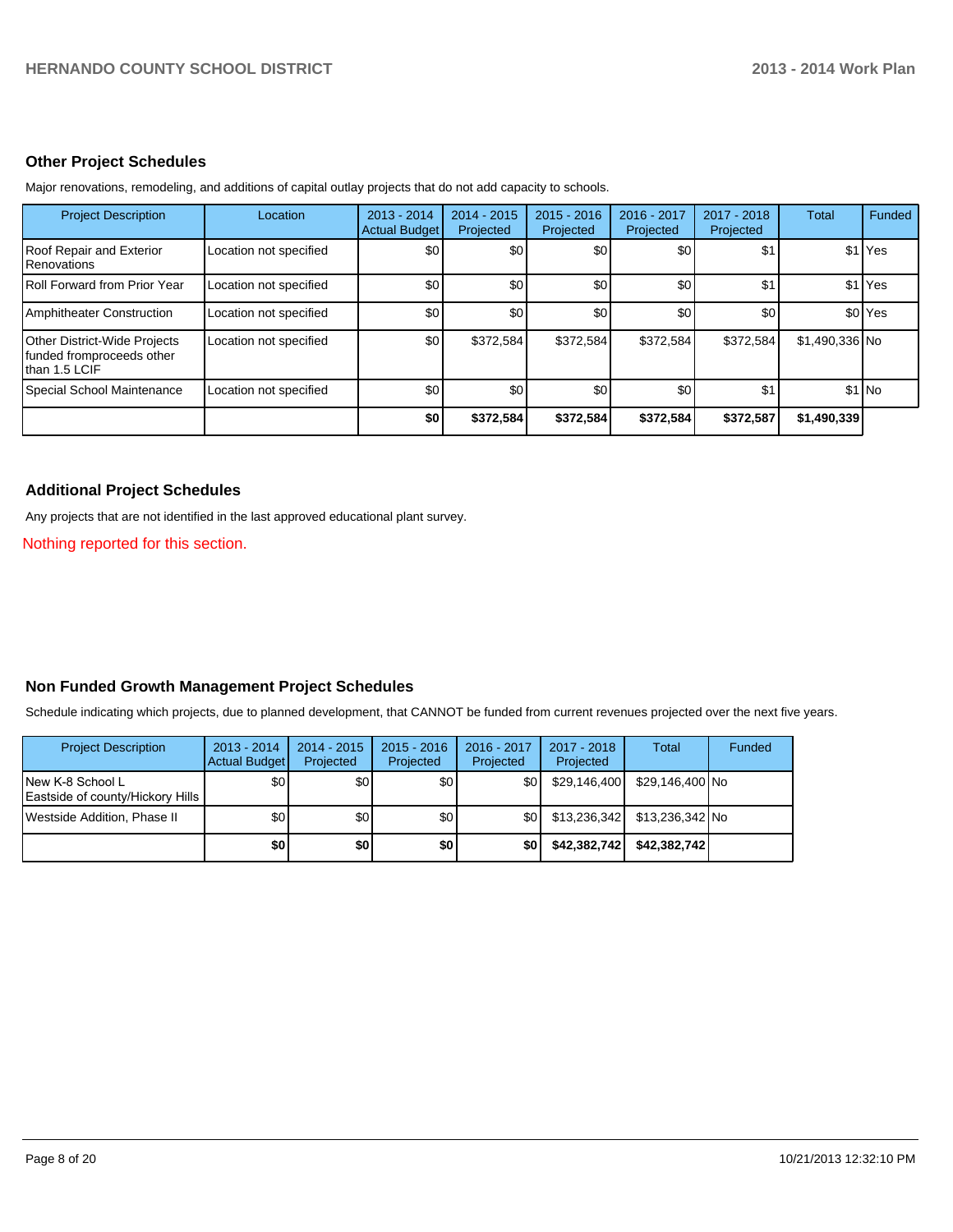# **Capacity Tracking**

| Location                                                                    | $2013 -$<br>2014 Satis.<br>Stu. Sta. | Actual<br>$2013 -$<br><b>2014 FISH</b><br>Capacity | Actual<br>$2012 -$<br>2013<br><b>COFTE</b> | # Class<br><b>Rooms</b> | Actual<br>Average<br>$2013 -$<br>2014 Class<br><b>Size</b> | Actual<br>$2013 -$<br>2014<br><b>Utilization</b> | <b>New</b><br>Stu.<br>Capacity | <b>New</b><br>Rooms to<br>be<br>Added/Re<br>moved | Projected<br>$2017 -$<br>2018<br><b>COFTE</b> | Projected<br>$2017 -$<br>2018<br><b>Utilization</b> | Projected<br>$2017 -$<br>2018 Class<br><b>Size</b> |
|-----------------------------------------------------------------------------|--------------------------------------|----------------------------------------------------|--------------------------------------------|-------------------------|------------------------------------------------------------|--------------------------------------------------|--------------------------------|---------------------------------------------------|-----------------------------------------------|-----------------------------------------------------|----------------------------------------------------|
| <b>HERNANDO SENIOR</b><br>HIGH                                              | 2,033                                | 1,931                                              | 1,273                                      | 84                      | 15                                                         | 66.00 %                                          | $-200$                         | -9                                                | 1,120                                         | 65.00 %                                             | 15                                                 |
| <b>BROOKSVILLE</b><br><b>ELEMENTARY</b>                                     | 991                                  | 991                                                | 755                                        | 52                      | 15                                                         | 76.00 %                                          | $-218$                         | $-13$                                             | 773                                           | 100.00%                                             | 20                                                 |
| Endeavor Academy                                                            | 191                                  | 191                                                | 49                                         | 15                      | 3                                                          | 26.00 %                                          | $\Omega$                       | $\Omega$                                          | 55                                            | 29.00 %                                             | $\overline{4}$                                     |
| <b>WESTSIDE</b><br><b>ELEMENTARY</b>                                        | 1,030                                | 1,030                                              | 560                                        | 53                      | 11                                                         | 54.00 %                                          | $-354$                         | $-17$                                             | 641                                           | 95.00%                                              | 18                                                 |
| <b>EASTSIDE</b><br><b>ELEMENTARY</b>                                        | 830                                  | 830                                                | 498                                        | 45                      | 11                                                         | 60.00 %                                          | $-139$                         | -9                                                | 567                                           | 82.00%                                              | 16                                                 |
| <b>FRANK W</b><br><b>SPRINGSTEAD SENIOR</b><br><b>HIGH</b>                  | 2,285                                | 2,170                                              | 1,617                                      | 91                      | 18                                                         | 75.00 %                                          | $-508$                         | $-16$                                             | 1,365                                         | 82.00%                                              | 18                                                 |
| Winding Waters K-8                                                          | 1,605                                | 1,605                                              | 1,032                                      | 74                      | 14                                                         | 64.00 %                                          | $\Omega$                       | $\Omega$                                          | 1,317                                         | 82.00%                                              | 18                                                 |
| <b>CHOCACHATTI</b><br><b>ELEMENTARY</b>                                     | 1,037                                | 1,037                                              | 869                                        | 45                      | 19                                                         | 84.00 %                                          | $-20$                          | $-2$                                              | 870                                           | 86.00%                                              | 20                                                 |
| NATURE COAST<br><b>TECHNICAL HIGH</b>                                       | 1,371                                | 1,233                                              | 1,211                                      | 58                      | 21                                                         | 98.00 %                                          | $\Omega$                       | $\Omega$                                          | 1,148                                         | 93.00%                                              | 20                                                 |
| <b>CHALLENGER K-8</b><br><b>SCHOOL OF SCIENCE</b><br><b>AND MATHEMATICS</b> | 1,778                                | 1,600                                              | 1,580                                      | 80                      | 20                                                         | 99.00 %                                          | $-62$                          | -3                                                | 1,536                                         | 100.00%                                             | 20                                                 |
| <b>DAWN CENTER</b>                                                          | $\Omega$                             | $\Omega$                                           | $\Omega$                                   | $\mathbf 0$             | $\overline{0}$                                             | 0.00%                                            | $\Omega$                       | $\Omega$                                          | $\Omega$                                      | 0.00%                                               | $\mathbf 0$                                        |
| <b>EXPLORER K-8</b>                                                         | 2,095                                | 1,885                                              | 1,803                                      | 95                      | 19                                                         | 96.00 %                                          | $\mathbf 0$                    | $\Omega$                                          | 1,769                                         | 94.00%                                              | 19                                                 |
| Weeki Wachee High<br>School                                                 | 1,615                                | 1,534                                              | 1,236                                      | 62                      | 20                                                         | 81.00 %                                          | $\mathbf 0$                    | $\Omega$                                          | 1,217                                         | 79.00%                                              | 20                                                 |
| PINE GROVE<br><b>ELEMENTARY</b>                                             | 1,740                                | 1,740                                              | 571                                        | 85                      | $\overline{7}$                                             | 33.00 %                                          | $-255$                         | $-16$                                             | 668                                           | 45.00%                                              | 10                                                 |
| <b>WEST HERNANDO</b><br><b>MIDDLE</b>                                       | 1,494                                | 1,344                                              | 848                                        | 62                      | 14                                                         | 63.00 %                                          | $-22$                          | $-1$                                              | 736                                           | 56.00 %                                             | 12                                                 |
| <b>DELTONA ELEMENTARY</b>                                                   | 1,147                                | 1,147                                              | 821                                        | 58                      | 14                                                         | 72.00 %                                          | $-22$                          | $-1$                                              | 878                                           | 78.00 %                                             | 15                                                 |
| <b>MOTON ELEMENTARY</b>                                                     | 868                                  | 868                                                | 630                                        | 46                      | 14                                                         | 73.00 %                                          | $-20$                          | $-1$                                              | 667                                           | 79.00 %                                             | 15                                                 |
| <b>TRANSPORTATION 2</b>                                                     | $\Omega$                             | 0                                                  | $\Omega$                                   | 0                       | $\Omega$                                                   | 0.00%                                            | $\Omega$                       | $\Omega$                                          | $\Omega$                                      | 0.00%                                               | $\mathbf 0$                                        |
| <b>SUNCOAST</b><br><b>ELEMENTARY</b>                                        | 1,144                                | 1,144                                              | 924                                        | 58                      | 16                                                         | 81.00 %                                          | $-14$                          | - 1                                               | 989                                           | 88.00%                                              | 17                                                 |
| <b>FOX CHAPEL MIDDLE</b>                                                    | 1,252                                | 1,126                                              | 667                                        | 54                      | 12                                                         | 59.00 %                                          | $\overline{0}$                 | $\overline{0}$                                    | 661                                           | 59.00 %                                             | 12                                                 |
| SPRING HILL<br><b>ELEMENTARY</b>                                            | 1,053                                | 1,053                                              | 694                                        | 52                      | 13                                                         | 66.00 %                                          | $-131$                         | -8                                                | 706                                           | 77.00 %                                             | 16                                                 |
| <b>POWELL MIDDLE</b>                                                        | 1,200                                | 1,080                                              | 911                                        | 51                      | 18                                                         | 84.00 %                                          | $\overline{0}$                 | $\overline{0}$                                    | 798                                           | 74.00%                                              | 16                                                 |
| JOHN D FLOYD K-8                                                            | 1,701                                | 1,530                                              | 1,041                                      | 78                      | 13                                                         | 68.00 %                                          | $-246$                         | $-27$                                             | 1,062                                         | 83.00 %                                             | 21                                                 |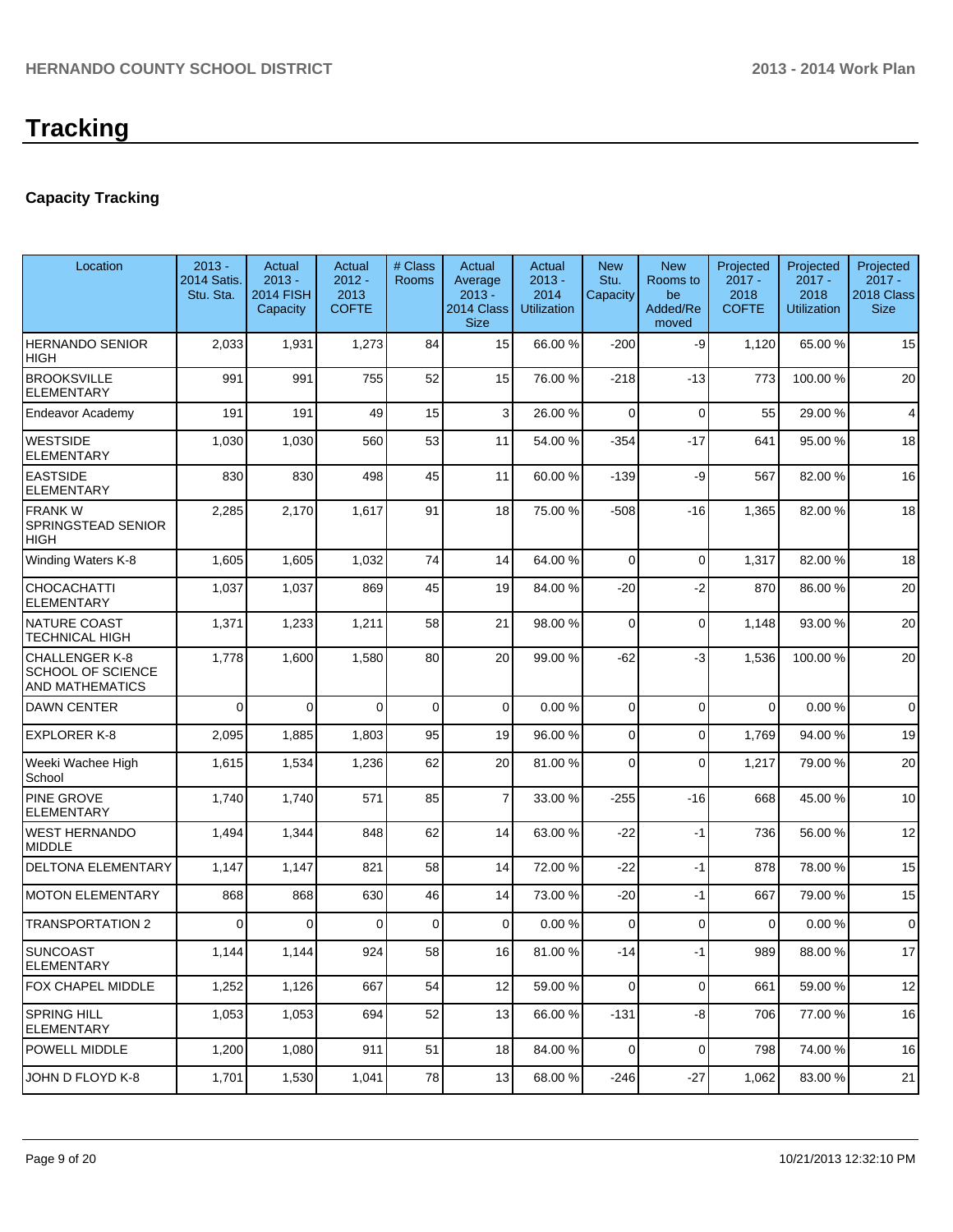| <b>IDELORES S PARROTT</b><br><b>IMIDDLE</b> | .1431  | 028    | 821    | 51     | 16 <sup>1</sup> | $80.00\%$ |          |       | 786     | 76.00 % | 15 |
|---------------------------------------------|--------|--------|--------|--------|-----------------|-----------|----------|-------|---------|---------|----|
| <b>ICENTRAL SENIOR HIGH I</b>               | 2,388  | 2,268  | .128   | 99     |                 | 50.00 %   | -4531    | $-18$ | l.010 l | 56.00 % | 12 |
|                                             | 31.991 | 30.365 | 21.540 | ا 448. | 15 <sup>1</sup> | 70.94 %   | -2.664 l | -1421 | 21.339  | 77.03 % | 16 |

The COFTE Projected Total (21,339) for 2017 - 2018 must match the Official Forecasted COFTE Total (21,338 ) for 2017 - 2018 before this section can be completed. In the event that the COFTE Projected Total does not match the Official forecasted COFTE, then the Balanced Projected COFTE Table should be used to balance COFTE.

| Projected COFTE for 2017 - 2018 |        |
|---------------------------------|--------|
| Elementary (PK-3)               | 7,047  |
| Middle (4-8)                    | 8,406  |
| High (9-12)                     | 5,886  |
|                                 | 21,338 |

| <b>Grade Level Type</b> | <b>Balanced Projected</b><br>COFTE for 2017 - 2018 |
|-------------------------|----------------------------------------------------|
| Elementary (PK-3)       |                                                    |
| Middle $(4-8)$          |                                                    |
| High (9-12)             |                                                    |
|                         | 21,339                                             |

#### **Relocatable Replacement**

Number of relocatable classrooms clearly identified and scheduled for replacement in the school board adopted financially feasible 5-year district work program.

| _ocation                          | $2013 - 3$<br>$-2014$ | $2014 - 2015$ | $2015 - 2016$ | 2016 - 2017 | 2017<br>$-2018$ | Year 5 Total |
|-----------------------------------|-----------------------|---------------|---------------|-------------|-----------------|--------------|
| Total Relocatable Replacements: I |                       |               |               |             |                 | 0            |

#### **Charter Schools Tracking**

Information regarding the use of charter schools.

| Location-Type                                            | # Relocatable<br>units or<br>permanent<br><b>classrooms</b> | Owner               | Year Started or I<br>Scheduled | Student<br><b>Stations</b> | <b>Students</b><br>Enrolled | Years in<br>Contract | <b>Total Charter</b><br><b>Students</b><br>projected for<br>2017 - 2018 |
|----------------------------------------------------------|-------------------------------------------------------------|---------------------|--------------------------------|----------------------------|-----------------------------|----------------------|-------------------------------------------------------------------------|
| Gulf Coast Academy                                       |                                                             | <b>5 LEASE RENT</b> | 2003                           | 120 <sub>l</sub>           | 121                         | 15 <sub>l</sub>      | 120                                                                     |
| lGulf Coast Middle School                                |                                                             | <b>5 LEASE RENT</b> | 2013                           | <b>110</b>                 | 88                          | 15                   | 110                                                                     |
| Brooksville Engineering, Science<br>& Technology Academy |                                                             | 6 OTHER             | 2013                           | 132                        | 88                          | 5                    | 132                                                                     |
|                                                          | 16                                                          |                     |                                | 362                        | 297                         |                      | 362                                                                     |

## **Special Purpose Classrooms Tracking**

The number of classrooms that will be used for certain special purposes in the current year, by facility and type of classroom, that the district will, 1), not use for educational purposes, and 2), the co-teaching classrooms that are not open plan classrooms and will be used for educational purposes.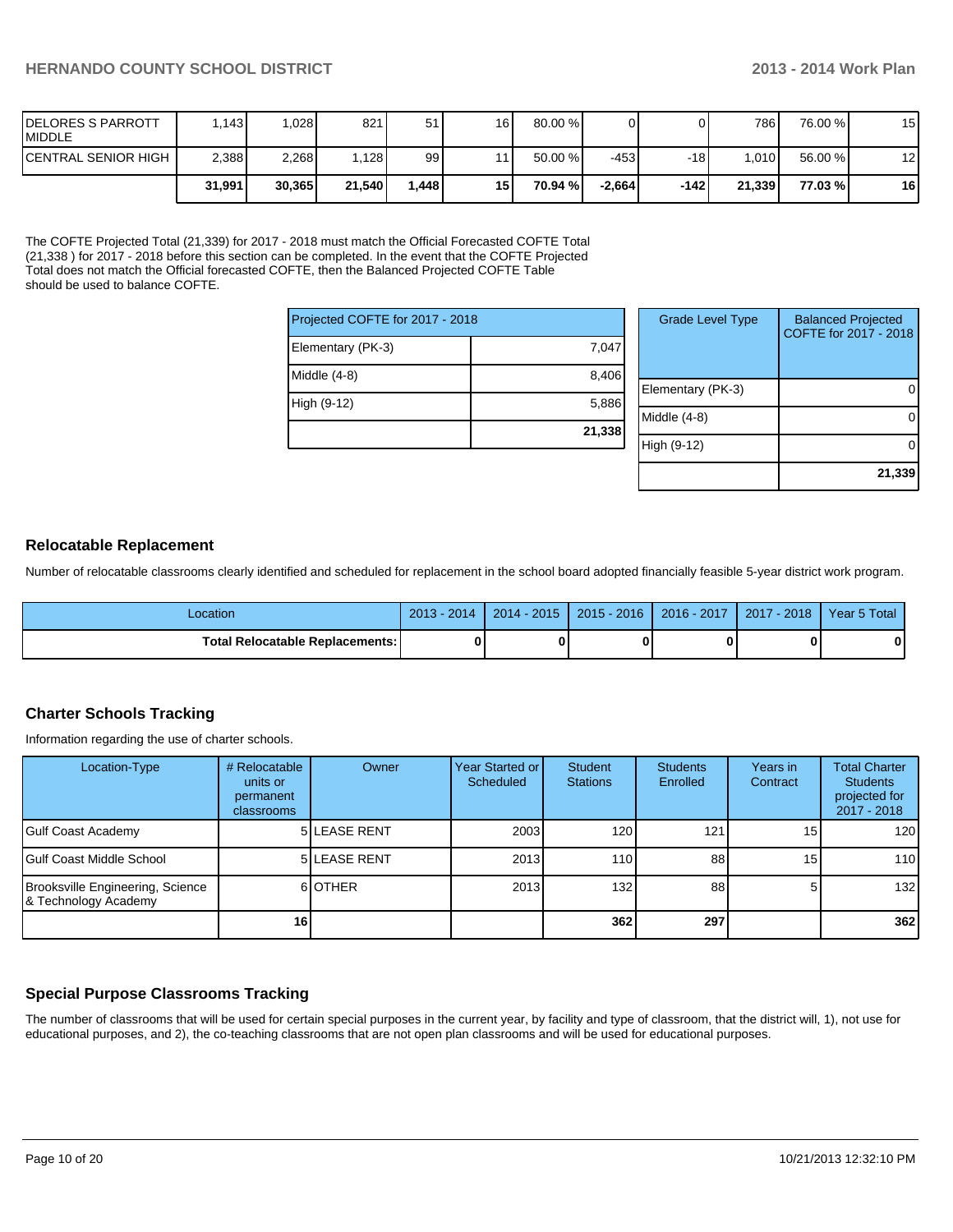| School                               | <b>School Type</b> | # of Elementary<br>LK-3 Classrooms L | # of Middle 4-8<br><b>Classrooms</b> | # of High $9-12$<br><b>Classrooms</b> | # of $ESE$<br><b>Classrooms</b> | # of Combo<br>Classrooms | <b>Total</b><br><b>Classrooms</b> |
|--------------------------------------|--------------------|--------------------------------------|--------------------------------------|---------------------------------------|---------------------------------|--------------------------|-----------------------------------|
| <b>Total Educational Classrooms:</b> |                    |                                      |                                      |                                       |                                 |                          |                                   |
| School                               | <b>School Type</b> | # of Elementary<br>K-3 Classrooms I  | # of Middle 4-8<br><b>Classrooms</b> | # of High $9-12$<br><b>Classrooms</b> | # of $ESE$<br><b>Classrooms</b> | # of Combo<br>Classrooms | <b>Total</b><br><b>Classrooms</b> |
| <b>Total Co-Teaching Classrooms:</b> |                    |                                      |                                      |                                       |                                 |                          | 01                                |

#### **Infrastructure Tracking**

**Necessary offsite infrastructure requirements resulting from expansions or new schools. This section should include infrastructure information related to capacity project schedules and other project schedules (Section 4).**

None needed.

**Proposed location of planned facilities, whether those locations are consistent with the comprehensive plans of all affected local governments, and recommendations for infrastructure and other improvements to land adjacent to existing facilities. Provisions of 1013.33(12), (13) and (14) and 1013.36 must be addressed for new facilities planned within the 1st three years of the plan (Section 5).**

None.

**Consistent with Comp Plan?** Yes

#### **Net New Classrooms**

The number of classrooms, by grade level and type of construction, that were added during the last fiscal year.

| List the net new classrooms added in the 2012 - 2013 fiscal year.                                                                                       |                               |                             |                                                                        |                        | List the net new classrooms to be added in the 2013 - 2014 fiscal<br>Ivear. |                            |                                |                        |
|---------------------------------------------------------------------------------------------------------------------------------------------------------|-------------------------------|-----------------------------|------------------------------------------------------------------------|------------------------|-----------------------------------------------------------------------------|----------------------------|--------------------------------|------------------------|
| "Classrooms" is defined as capacity carrying classrooms that are added to increase<br>capacity to enable the district to meet the Class Size Amendment. |                               |                             | Totals for fiscal year 2013 - 2014 should match totals in Section 15A. |                        |                                                                             |                            |                                |                        |
| Location                                                                                                                                                | $2012 - 2013 \#$<br>Permanent | $2012 - 2013 \#$<br>Modular | $2012 - 2013 \#$<br>Relocatable                                        | $2012 - 2013$<br>Total | $2013 - 2014$ #<br>Permanent                                                | $2013 - 2014$ #<br>Modular | $2013 - 2014$ #<br>Relocatable | $2013 - 2014$<br>Total |
| Elementary (PK-3)                                                                                                                                       |                               |                             |                                                                        |                        |                                                                             |                            |                                | 0                      |
| Middle (4-8)                                                                                                                                            |                               |                             |                                                                        |                        |                                                                             |                            |                                | 0                      |
| High (9-12)                                                                                                                                             |                               |                             |                                                                        |                        |                                                                             |                            |                                | $\Omega$               |
|                                                                                                                                                         |                               |                             |                                                                        |                        |                                                                             |                            |                                | 0                      |

#### **Relocatable Student Stations**

Number of students that will be educated in relocatable units, by school, in the current year, and the projected number of students for each of the years in the workplan.

| <b>Site</b>                    | $2013 - 2014$ | $2014 - 2015$ | $2015 - 2016$ | 2016 - 2017 | 2017 - 2018 | 5 Year Average |
|--------------------------------|---------------|---------------|---------------|-------------|-------------|----------------|
| <b>IBROOKSVILLE ELEMENTARY</b> | 222           | 54            | 54            | 54          | 54          | 88             |
| Endeavor Academy               | 70 l          | 70I           | 70 l          | 70          | 70          | 70             |
| IWESTSIDE ELEMENTARY           | 440           | 276           | 276           | 276         | 276         | 309            |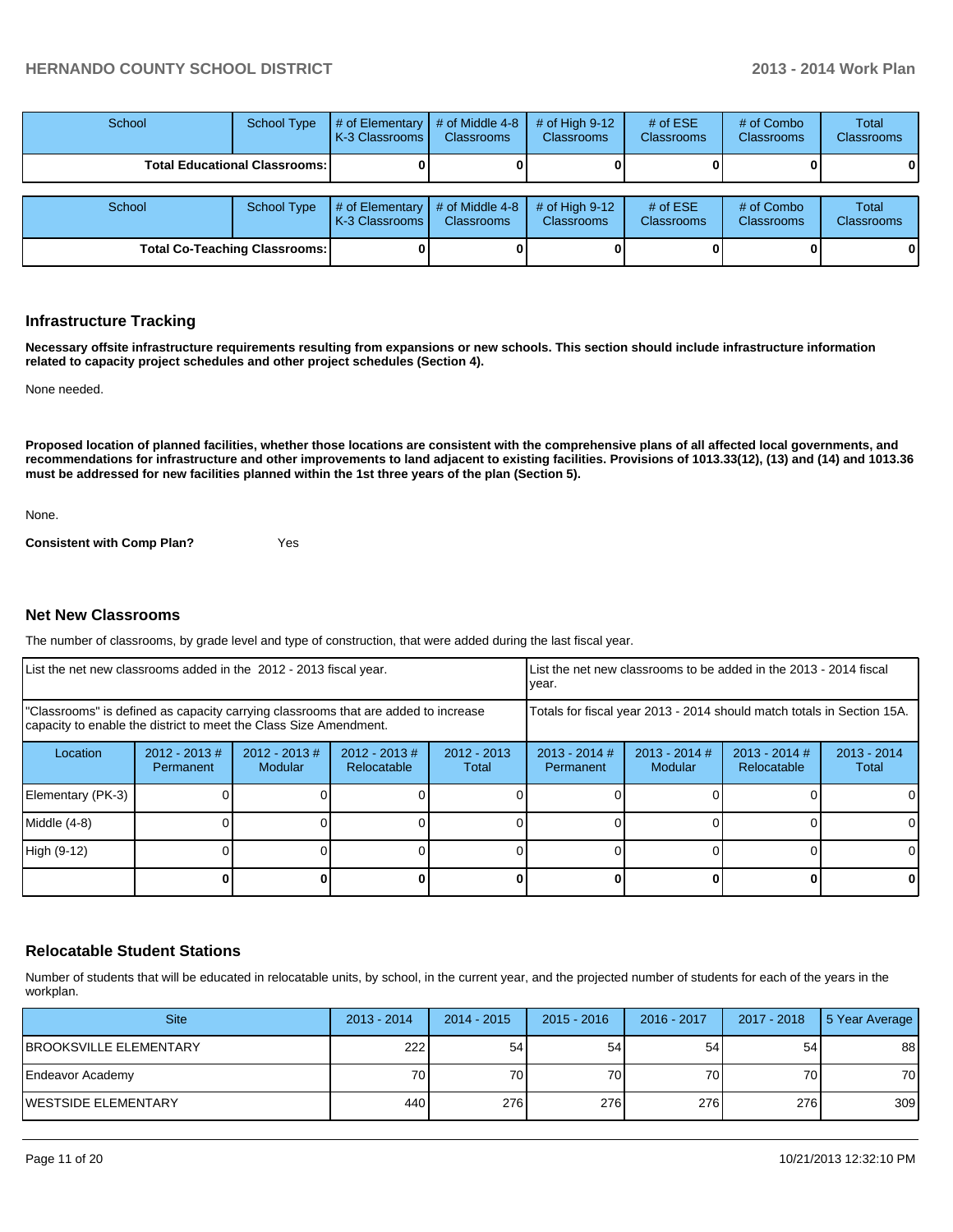| <b>EASTSIDE ELEMENTARY</b>                                 | 112         | 40          | 40          | 40       | 40          | 54             |
|------------------------------------------------------------|-------------|-------------|-------------|----------|-------------|----------------|
| <b>HERNANDO SENIOR HIGH</b>                                | 145         | 75          | 75          | 75       | 75          | 89             |
| <b>SUNCOAST ELEMENTARY</b>                                 | 128         | 128         | 128         | 128      | 128         | 128            |
| CHOCACHATTI ELEMENTARY                                     | 300         | 300         | 300         | 300      | 300         | 300            |
| NATURE COAST TECHNICAL HIGH                                | 0           | 0           | $\Omega$    | $\Omega$ | $\Omega$    | 0              |
| DELTONA ELEMENTARY                                         | 156         | 134         | 134         | 134      | 137         | 139            |
| <b>MOTON ELEMENTARY</b>                                    | 118         | 98          | 98          | 98       | 98          | 102            |
| POWELL MIDDLE                                              | $\Omega$    | $\Omega$    | $\Omega$    | $\Omega$ | $\Omega$    | $\overline{0}$ |
| JOHN D FLOYD K-8                                           | 498         | 326         | 326         | 326      | 326         | 360            |
| <b>DELORES S PARROTT MIDDLE</b>                            | $\Omega$    | 0           | $\Omega$    | $\Omega$ | $\Omega$    | 0              |
| <b>CENTRAL SENIOR HIGH</b>                                 | 100         | 100         | 100         | 100      | 100         | 100            |
| PINE GROVE ELEMENTARY                                      | 620         | 410         | 410         | 410      | 410         | 452            |
| <b>WEST HERNANDO MIDDLE</b>                                | 220         | 198         | 198         | 198      | 198         | 202            |
| <b>EXPLORER K-8</b>                                        | $\mathbf 0$ | $\mathbf 0$ | 0           | $\Omega$ | $\Omega$    | 0              |
| CHALLENGER K-8 SCHOOL OF SCIENCE AND<br><b>MATHEMATICS</b> | 44          | 44          | 44          | 44       | 44          | 44             |
| FRANK W SPRINGSTEAD SENIOR HIGH                            | 525         | 100         | 100         | 100      | 100         | 185            |
| FOX CHAPEL MIDDLE                                          | 132         | 132         | 132         | 132      | 132         | 132            |
| SPRING HILL ELEMENTARY                                     | 249         | 155         | 155         | 155      | 155         | 174            |
| <b>DAWN CENTER</b>                                         | $\mathbf 0$ | 0           | 0           | $\Omega$ | $\Omega$    | $\overline{0}$ |
| Weeki Wachee High School                                   | 0           | 0           | $\mathbf 0$ | $\Omega$ | $\Omega$    | $\overline{0}$ |
| Winding Waters K-8                                         | $\Omega$    | 0           | 0           | $\Omega$ | $\Omega$    | $\mathbf{O}$   |
| <b>TRANSPORTATION 2</b>                                    | $\mathbf 0$ | 0           | 0           | $\Omega$ | $\mathbf 0$ | $\overline{0}$ |
| Totals for HERNANDO COUNTY SCHOOL DISTRICT                 |             |             |             |          |             |                |
| Total students in relocatables by year.                    | 4,079       | 2,640       | 2,640       | 2,640    | 2,643       | 2,928          |
| Total number of COFTE students projected by year.          | 21,406      | 21,234      | 21,122      | 21,238   | 21,338      | 21,268         |
| Percent in relocatables by year.                           | 19%         | 12%         | 12 %        | 12 %     | 12%         | 14 %           |

## **Leased Facilities Tracking**

Exising leased facilities and plans for the acquisition of leased facilities, including the number of classrooms and student stations, as reported in the educational plant survey, that are planned in that location at the end of the five year workplan.

| Location                       | # of Leased<br>Classrooms 2013 -<br>2014 | <b>FISH Student</b><br><b>Stations</b> | Owner | # of Leased<br><b>I</b> Classrooms 2017 - <b>I</b><br>2018 | <b>FISH Student</b><br><b>Stations</b> |
|--------------------------------|------------------------------------------|----------------------------------------|-------|------------------------------------------------------------|----------------------------------------|
| <b>IBROOKSVILLE ELEMENTARY</b> |                                          |                                        |       |                                                            |                                        |
| Endeavor Academy               |                                          |                                        |       |                                                            |                                        |
| <b>IWESTSIDE ELEMENTARY</b>    |                                          |                                        |       |                                                            |                                        |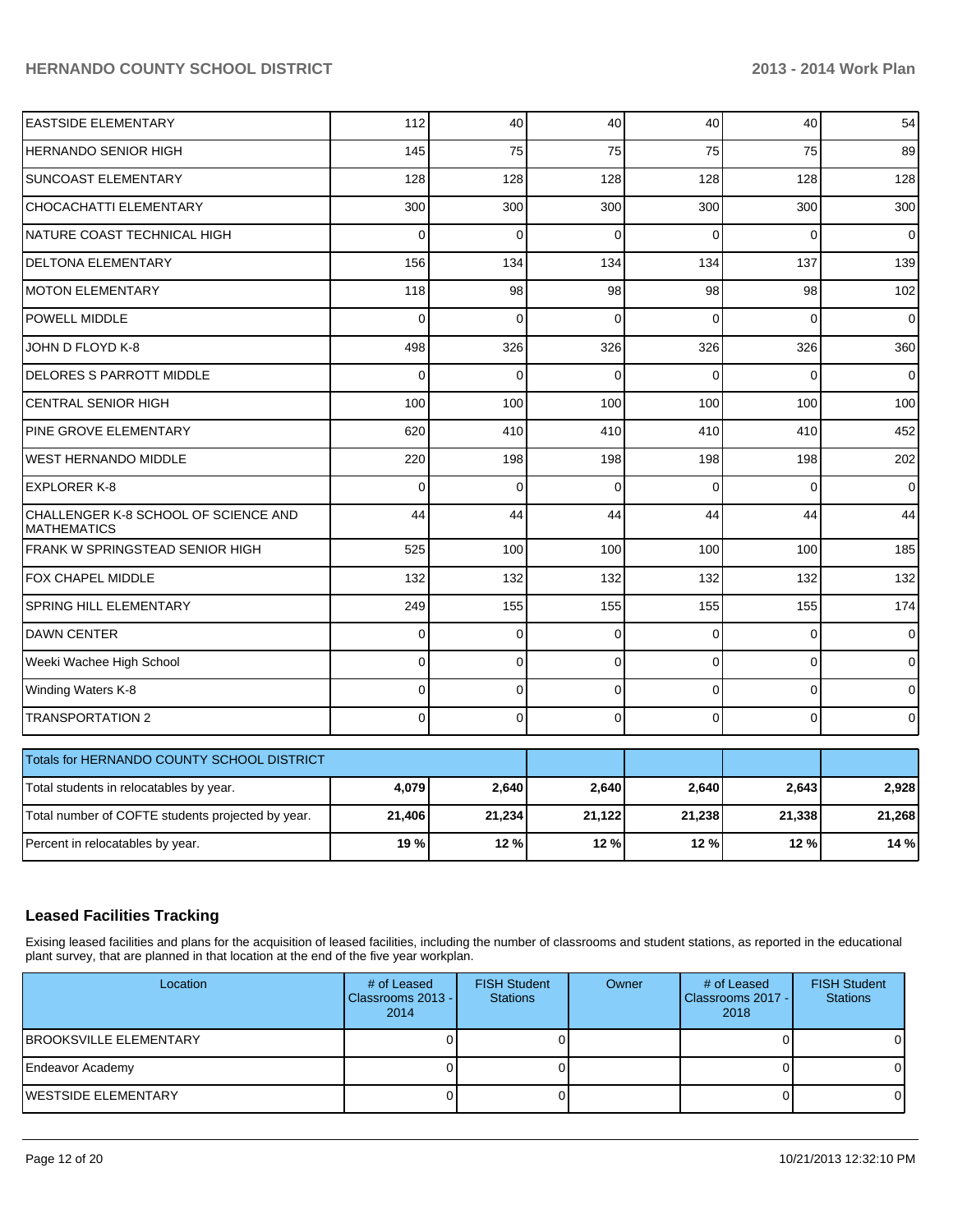| <b>EASTSIDE ELEMENTARY</b>                                 | 0           | $\Omega$ | 0        | $\overline{0}$ |
|------------------------------------------------------------|-------------|----------|----------|----------------|
| HERNANDO SENIOR HIGH                                       | 0           | 0        | $\Omega$ | Οl             |
| JOHN D FLOYD K-8                                           | $\Omega$    | ∩        | $\Omega$ | 0              |
| <b>DELORES S PARROTT MIDDLE</b>                            | $\mathbf 0$ | $\Omega$ | 0        | 0              |
| <b>CENTRAL SENIOR HIGH</b>                                 | $\Omega$    | 0        | 0        | 0              |
| <b>WEST HERNANDO MIDDLE</b>                                | $\Omega$    |          | $\Omega$ | Οl             |
| FRANK W SPRINGSTEAD SENIOR HIGH                            | $\Omega$    | 0        | $\Omega$ | 01             |
| FOX CHAPEL MIDDLE                                          | $\Omega$    | $\Omega$ | $\Omega$ | 0              |
| SPRING HILL ELEMENTARY                                     | 0           | 0        | 0        | 0              |
| POWELL MIDDLE                                              | $\Omega$    | $\Omega$ | $\Omega$ | 0              |
| PINE GROVE ELEMENTARY                                      | $\Omega$    |          | $\Omega$ | 0              |
| <b>DELTONA ELEMENTARY</b>                                  | $\Omega$    | 0        | 0        | 01             |
| MOTON ELEMENTARY                                           | $\Omega$    | $\Omega$ | 0        | 0              |
| SUNCOAST ELEMENTARY                                        | $\Omega$    | $\Omega$ | $\Omega$ | 0              |
| CHOCACHATTI ELEMENTARY                                     | $\Omega$    | $\Omega$ | 0        | 0              |
| NATURE COAST TECHNICAL HIGH                                | 0           |          | $\Omega$ | 0              |
| CHALLENGER K-8 SCHOOL OF SCIENCE AND<br><b>MATHEMATICS</b> | 0           |          | 0        | ΩI             |
| <b>IDAWN CENTER</b>                                        | $\Omega$    | 0        | 0        | 01             |
| <b>EXPLORER K-8</b>                                        | $\Omega$    | $\Omega$ | $\Omega$ | 0              |
| Weeki Wachee High School                                   | $\Omega$    | $\Omega$ | $\Omega$ | 01             |
| Winding Waters K-8                                         | $\Omega$    | $\Omega$ | 0        | 0              |
| <b>TRANSPORTATION 2</b>                                    | 0           |          | $\Omega$ | 0              |
|                                                            | $\bf{0}$    | ŋ        | ŋ        | 0              |

#### **Failed Standard Relocatable Tracking**

Relocatable units currently reported by school, from FISH, and the number of relocatable units identified as 'Failed Standards'.

Nothing reported for this section.

# **Planning**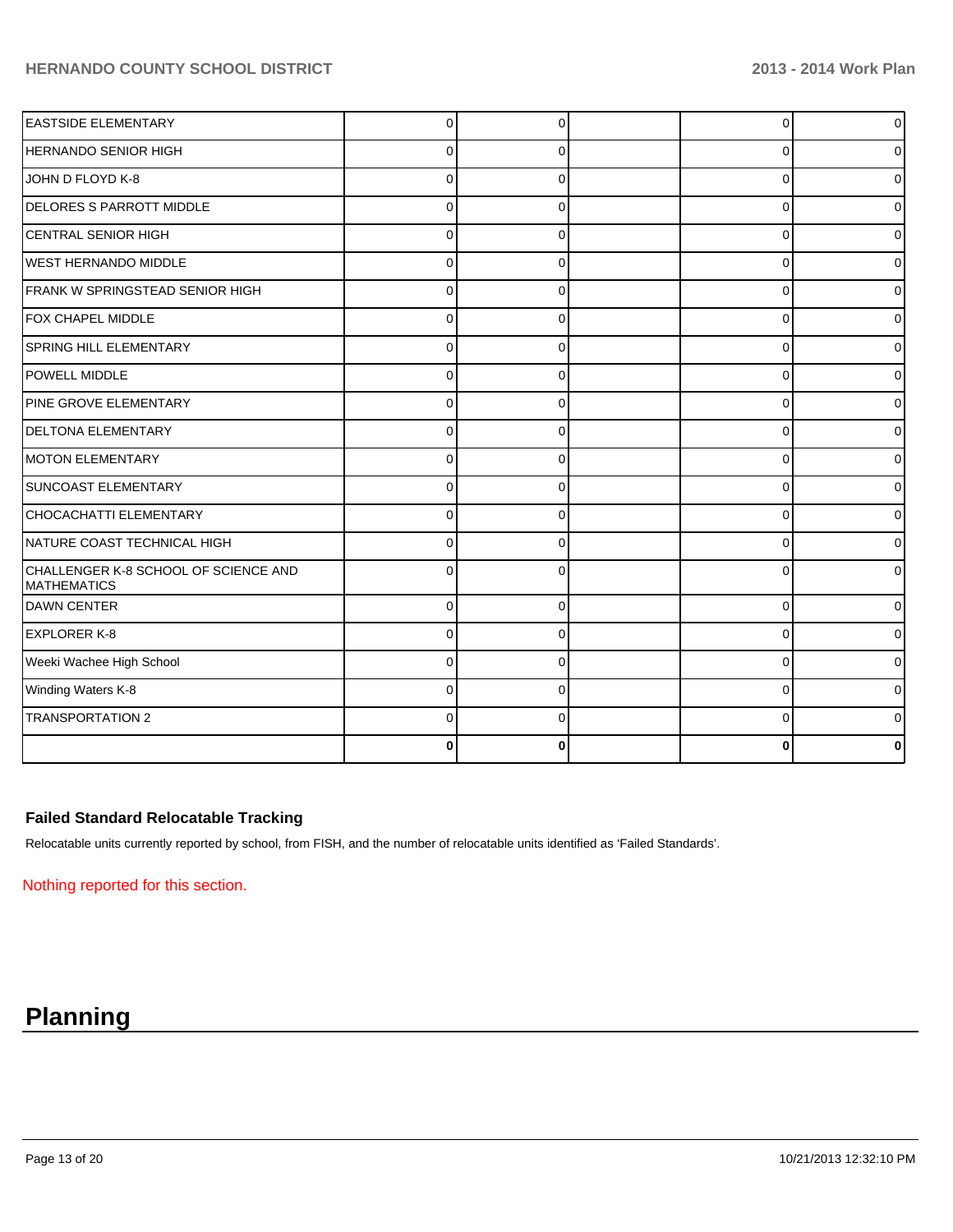#### **Class Size Reduction Planning**

**Plans approved by the school board that reduce the need for permanent student stations such as acceptable school capacity levels, redistricting, busing, year-round schools, charter schools, magnet schools, public-private partnerships, multitrack scheduling, grade level organization, block scheduling, or other alternatives.**

Redistricting will be used to maximize permanent capacity to the greatest extent possible. Additional staffing plans are being implemented in order to meet class size reduction.

#### **School Closure Planning**

**Plans for the closure of any school, including plans for disposition of the facility or usage of facility space, and anticipated revenues.**

None.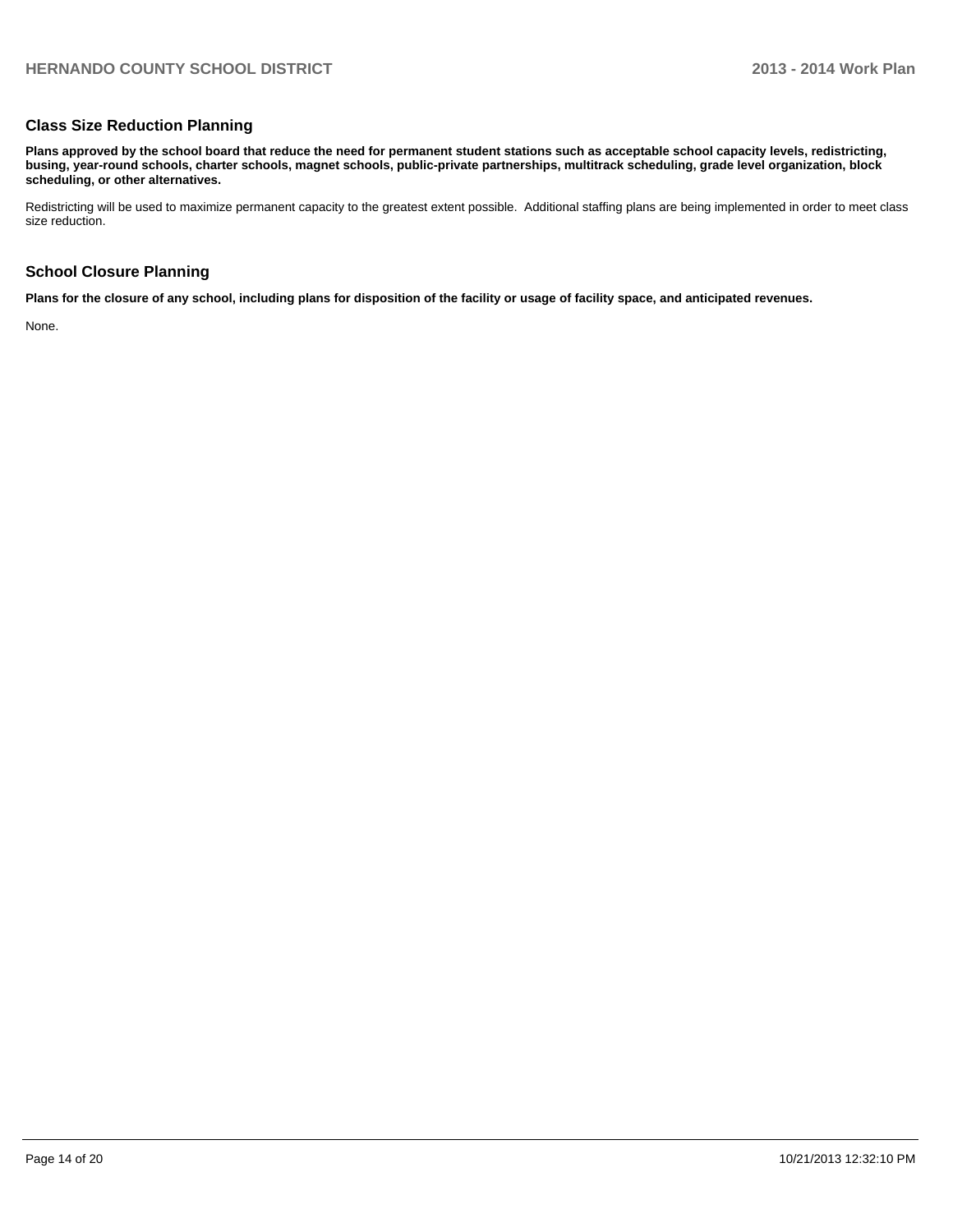# Five Year Survey - Ten Year Capacity **10/21/2013** HERNANDO COUNTY SCHOOL DISTRICT

**Schedule of capital outlay projects projected to ensure the availability of satisfactory student stations for the projected student enrollment in K - 12 programs for the future 5 years beyond the 5-year district facilities work program.**

| Project                                                 | Location, Community, Quadrant or other general<br>location | <b>Projected Cost</b> |
|---------------------------------------------------------|------------------------------------------------------------|-----------------------|
| New K-8 School "L"                                      | Eastside of County/Hickory Hills DRI                       | \$29,146,400          |
| Westside Elem School Addition, Phase I                  | Southwest of county                                        | \$13,236,342          |
| Brooksville Elem School Addition/Quarry<br>Preserve DRI | North of City of Brooksville                               | \$1,052,977           |
| Westside Elem School Addition, Phase II                 | Southwest side of County                                   | \$11,737,649          |
| Eastside Elem School Phase I Conversion                 | Eastside of County                                         | \$11,010,150          |
| Eastside Elem School Phase II Conversion                | <b>Eastside of County</b>                                  | \$8,272,765           |
| Eastside Elem School Phase III Conversion               | Eastside of County                                         | \$3,006,439           |
| JD Floyd K-8 Phase II additions                         | South west side of county                                  | \$10,576,740          |
| JD Floyd K-8 Phase III Additions                        | Southwest side of County                                   | \$6,496,600           |
| Pine Grove Elem School Phase II Addition                | West Central side of County                                | \$10,752,105          |
| Spring Hill Elem School Phase II Additions              | West side of County                                        | \$8,505,663           |
| Deltona Elem School Addition, Phase I                   | Southwest side of County                                   | \$8,345,061           |
| Deltona Elem School Phase II Addition                   | Southwest side of County                                   | \$7,608,870           |
| Deltona Elem School Phase III Addition                  | Southwest side of County                                   | \$6,436,615           |
| Springstead High School Phase I Addition                | Southwest side of County                                   | \$13,585,387          |
| Springstead High School Phase II Addition               | Southwest side of County                                   | \$8,486,690           |
|                                                         |                                                            | \$158,256,453         |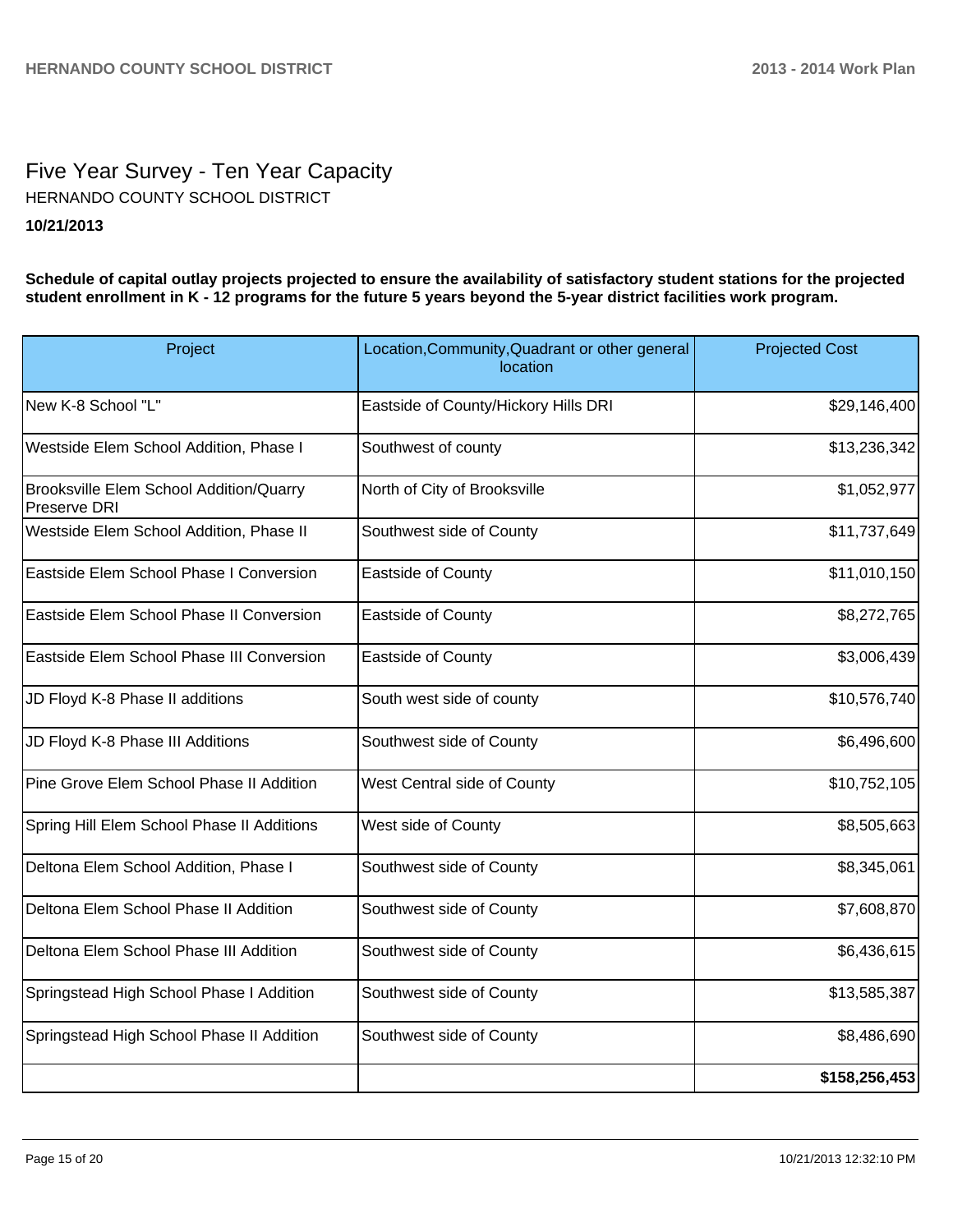# Five Year Survey - Ten Year Infrastructure **10/21/2013** HERNANDO COUNTY SCHOOL DISTRICT

# **Proposed Location of Planned New, Remodeled, or New Additions to Facilities in 6 thru 10 out years (Section 28).**

Eastside of County for Elementary "L" K-8 - may require water, sewer, electrical,possible turn lanes and signalization

## **Plans for closure of any school, including plans for disposition of the facility or usage of facility space, and anticipated revenues in the 6 thru 10 out years (Section 29).**

Possible closure of Moton Elementary School and Fox Chapel Middle School due to age/condition and shifting population. Possible demolition or reuse for other district purposes. No anticipated revenues associated with these closures.

Five Year Survey - Ten Year Maintenance **10/21/2013** HERNANDO COUNTY SCHOOL DISTRICT

**District projects and locations regarding the projected need for major renovation, repair, and maintenance projects within the district in years 6 - 10 beyond the projects plans detailed in the five years covered by the work plan.**

No items match the criteria.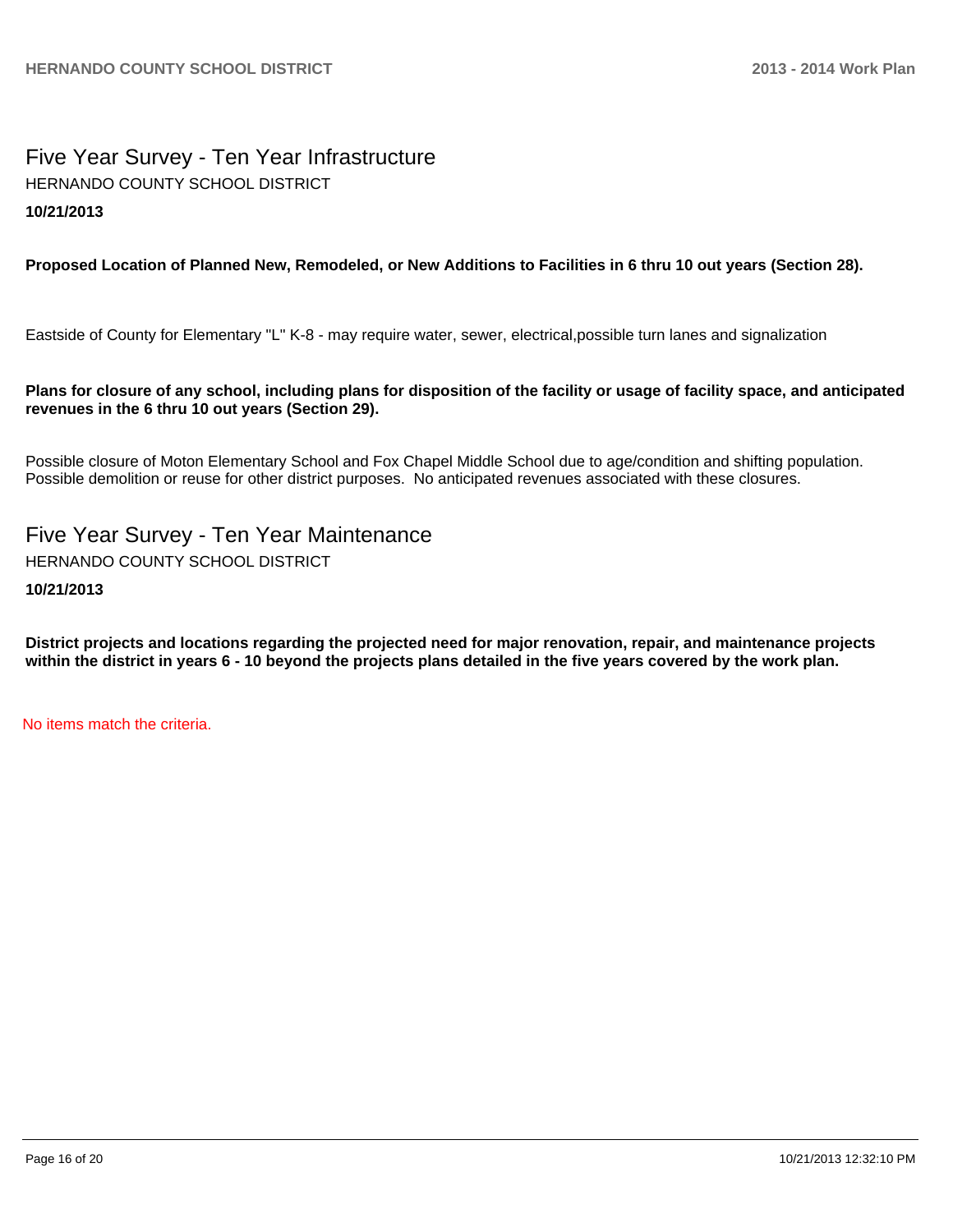# Five Year Survey - Ten Year Utilization **10/21/2013** HERNANDO COUNTY SCHOOL DISTRICT

**Schedule of planned capital outlay projects identifying the standard grade groupings, capacities, and planned utilization rates of future educational facilities of the district for both permanent and relocatable facilities.**

| <b>Grade Level</b><br>Projections | <b>FISH Student</b><br><b>Stations</b> | <b>Actual FISH</b><br>Capacity | Actual<br><b>COFTE</b> | Actual<br><b>Utilization</b> | <b>Actual new</b><br><b>Student</b><br>Capacity to be<br>added/remove | Projected<br><b>COFTE</b> | Projected<br><b>Utilization</b> |
|-----------------------------------|----------------------------------------|--------------------------------|------------------------|------------------------------|-----------------------------------------------------------------------|---------------------------|---------------------------------|
| Elementary -<br>District Totals   | 12,216                                 | 12,216                         | 7,262.77               | 59.45 %                      | 778                                                                   | 14,219                    | 109.43%                         |
| IMiddle - District<br>Totals      | 10,732                                 | 9,655                          | 8,015.89               | 83.02 %                      | $-838$                                                                | 5,489                     | 62.25 %                         |
| High - District<br>Totals         | 11,381                                 | 10,741                         | 6,678.35               | 62.18 %                      | 379                                                                   | 6,161                     | 55.40 %                         |
| Other - ESE, etc                  | 236                                    | 236                            | 36.19                  | 15.33 %                      | $-74$                                                                 | 46                        | 28.40 %                         |
|                                   | 34,565                                 | 32,848                         | 21,993.20              | 66.95 %                      | 245                                                                   | 25,915                    | 78.31 %                         |

**Combination schools are included with the middle schools for student stations, capacity, COFTE and utilization purposes because these facilities all have a 90% utilization factor. Use this space to explain or define the grade groupings for combination schools.**

Combination schools (K-8)are grouped for computational purposes as PK-5 and 6-8. PK-5 were added in the Elementary totals and 6-8 in the middle school totals. Others (Endeavor Academy) was split evely between Middle and High School and reduced from those categories accordingly.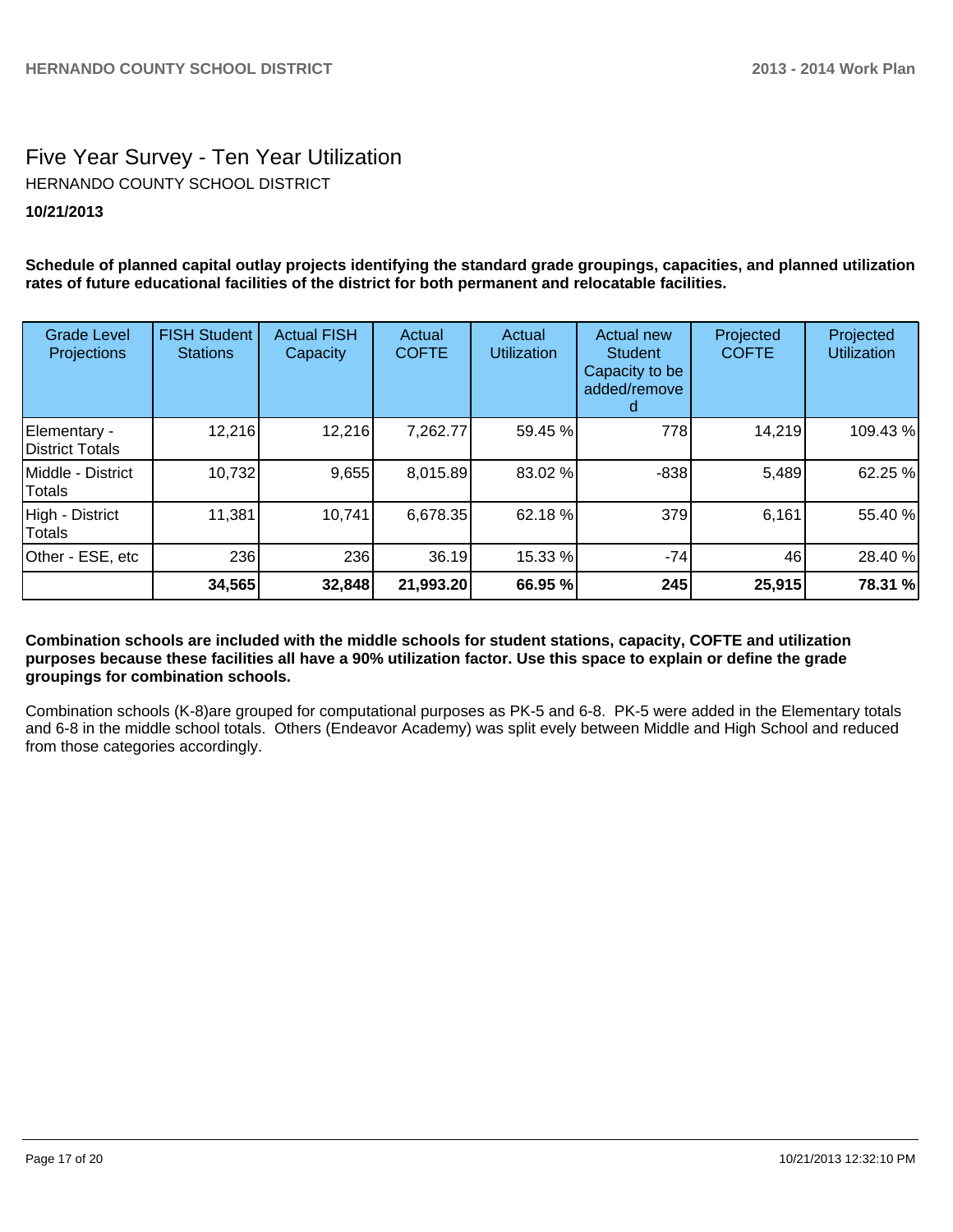# Five Year Survey - Twenty Year Capacity **10/21/2013** HERNANDO COUNTY SCHOOL DISTRICT

**Schedule of capital outlay projects projected to ensure the availability of satisfactory student stations for the projected student enrollment in K - 12 programs for the future 11 - 20 years beyond the 5-year district facilities work program.**

| Project                                | Location, Community, Quadrant or other<br>general location | <b>Projected Cost</b> |
|----------------------------------------|------------------------------------------------------------|-----------------------|
| Suncoast Elem School Phase I Addition  | Southwest Side of County                                   | \$9,701,274]          |
| Suncoast Elem School Phase II Addition | Southwest Side of County                                   | \$7,582,356           |
| New K-8 "M" (US 98)                    | Northcentral side of County                                | \$29,146,000          |
| New K-8 "N" (Sunrise, I-75 Corr        | East side of County                                        | \$29,146,000          |
| New K-8 "O" ( McKethan Rd)             | <b>Eastside of County</b>                                  | \$29,146,000          |
| New High School (McKethan Rd)          | <b>Eastside of County</b>                                  | \$39,000,000          |
| Eastside Bus Terminal                  | <b>Eastside of County</b>                                  | \$2,958,000           |
| Annexed Eastside District Office       | <b>Eastside of County</b>                                  | \$3,423,780           |
| Brooksville Elem School Castaldi       | <b>Center of County</b>                                    | \$20,000              |
|                                        |                                                            | \$150, 123, 410       |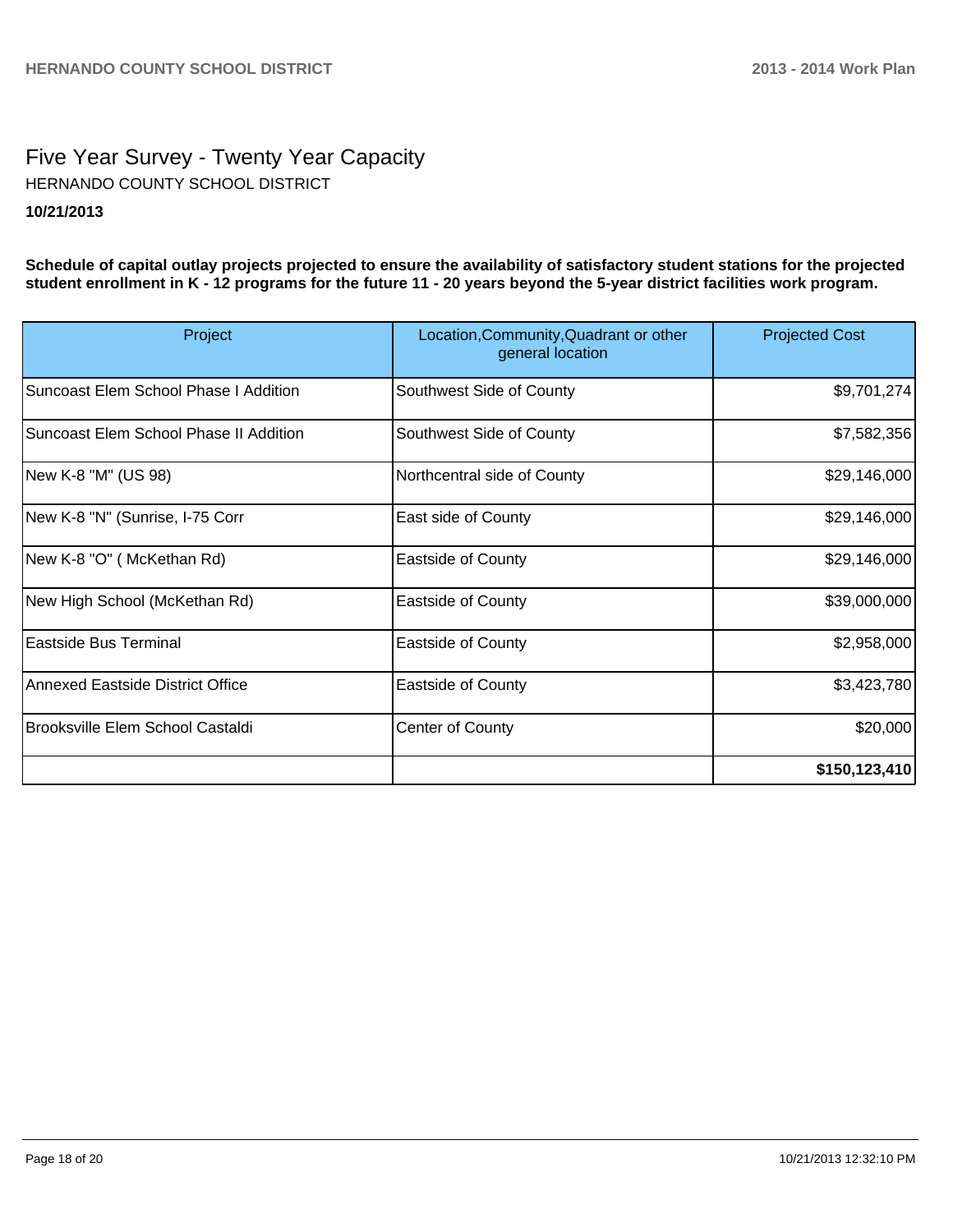# Five Year Survey - Twenty Year Infrastructure **10/21/2013** HERNANDO COUNTY SCHOOL DISTRICT

## **Proposed Location of Planned New, Remodeled, or New Additions to Facilities in the 11 through 20 out years (Section 28).**

East side of County for "M","N", "O" K-8's and New High School - may require water, sewer, electrical, possible turn lanes and signalization improvements. These projects are related to county approved new developments and much of the infrastructure improvements should be provided through Development Agreements.

## **Plans for closure of any school, including plans for disposition of the facility or usage of facility space, and anticipated revenues in the 11 through 20 out years (Section 29).**

Not Specified

Five Year Survey - Twenty Year Maintenance HERNANDO COUNTY SCHOOL DISTRICT

**10/21/2013**

**District projects and locations regarding the projected need for major renovation, repair, and maintenance projects within the district in years 11 - 20 beyond the projects plans detailed in the five years covered by the work plan.**

No items match the criteria.